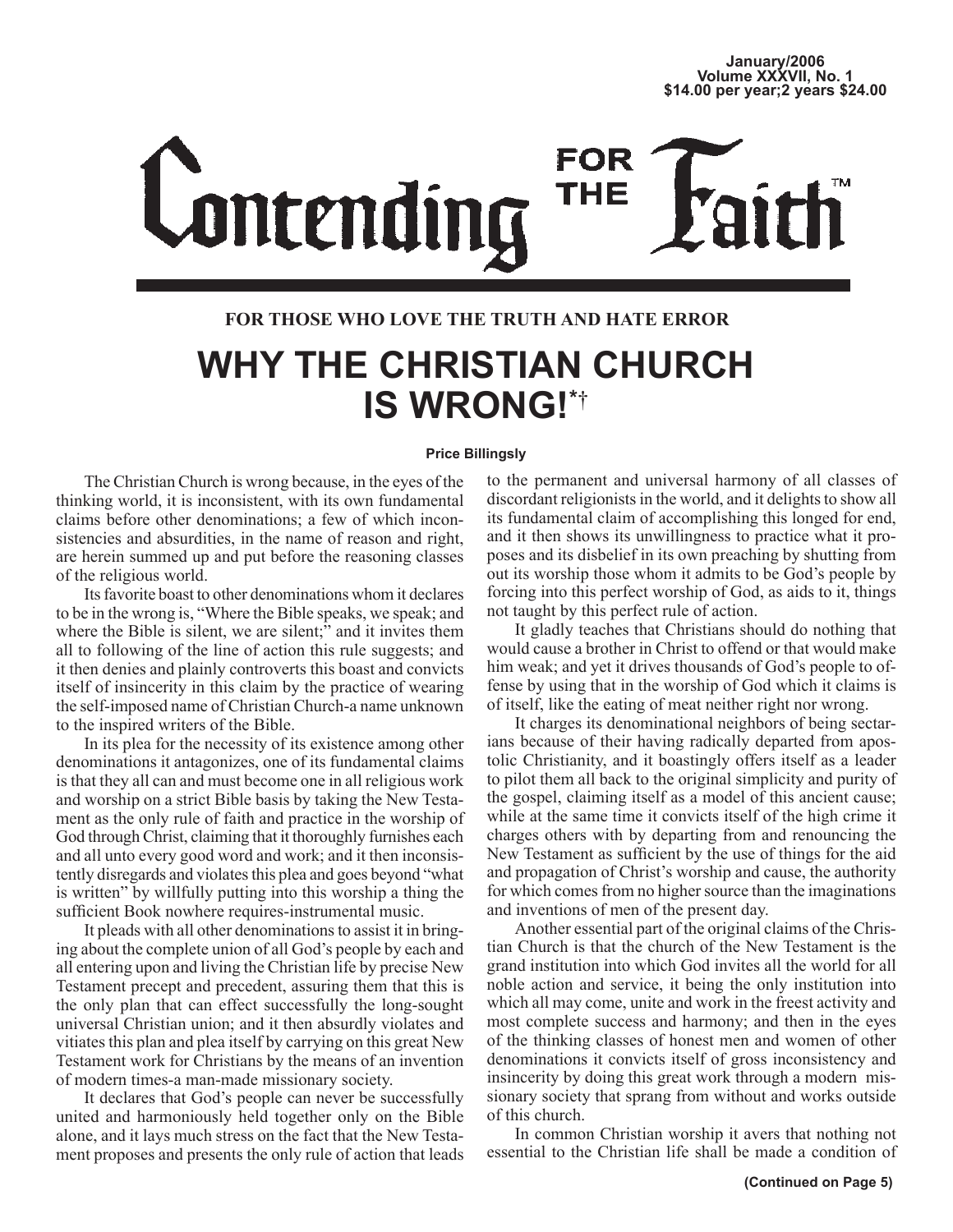

#### **David P. Brown, Editor and Publisher jbrow@charter.net**

*COMMUNICATIONS received by CONTENDING FOR THE FAITH and/or its Editors are viewed as intended FOR PUBLICATION unless otherwise stated. Whereas we respect confidential information, so described, everything else sent to us we feel free to publish without further permission being necessary. Anything sent to us NOT for publication, please indicate this clearly when you write. Please address such letters directly to the Editor-in-Chief David P. Brown, P.O. Box 2357, Spring, Texas 77383. Telephone: (281) 350-5516.*

#### **SUBSCRIPTIONS RATES**

*Single Subscriptions: One Year, \$14.00; Two Years, \$24.00. Club Rate: Three One-Year Subscriptions, \$36; Five One-Year Subscriptions, \$58.00. Whole Congregation Rate: Any congregation entering each family of its entire membership with single copies being mailed directly to each home receives a \$3.00 discount off the Single Subscription Rate, i.e., such whole congregation subscriptions are payable in advance at the rate of \$11.00 per year per family address. Foreign Rate: One Year, \$30.*

#### **ADVERTISING POLICY & RATES**

*CONTENDING FOR THE FAITH was begun and continues to exist to defend the gospel (Philippians 1:7,17) and refute error (Jude 3). Therefore, we are interested in advertising only those things that are in harmony with what the Bible authorizes (Colossians 3:17). We will not knowingly advertise anything to the contrary. Hence, we reserve the right to refuse any offer to advertise in this paper.*

*All setups and layouts of advertisements will be done by CONTENDING FOR THE FAITH. A one-time setup and layout fee for each advertisement will be charged if such setup or layout is needful. Setup and layout fees are in addition to the cost of the space purchased for advertisement. No major changes will be made without customer approval.*

*All advertisements must be in our hands no later than two (2) months preceding the publishing of the issue of the journal in which you desire your advertisement to appear. To avoid being charged for the following month, ads must be canceled by the first of the month. We appreciate your understanding of and cooperation with our advertising policy.*

*MAIL ALL SUBSCRIPTIONS, ADVERTISEMENTS AND LETTERS TO THE EDITOR-IN-CHIEF, P. O. Box 2357, Spring, Texas 77383-2357. COST OF SPACE FOR ADS: Back page, \$300.00; full page, \$300.00; half page, \$175.00; quarter page, \$90.00; less than quarter page, \$18.00 per column-inch. CLASSIFIED ADS: \$2.00 per line per month. CHURCH DIREC-TORY ADS: \$30.00 per line per year. SETUP AND LAYOUT FEES: Full page, \$50.00; half page, \$35.00; anything under a half page, \$20.00.*

*CONTENDING FOR THE FAITH is published monthly. P. O. Box 2357, Spring, Texas 77383-2357 Telephone: (281) 350-5516.*

> **Ira Y. Rice, Jr., Founder August 3, 1917-October 10, 2001**

## *Editorial...* **NEW, BUT NOT NEW**

With this first issue of *CFTF* for 2006 about the only thing that is different from 2005 is the calendar. Nevertheless, in keeping with a good tradition, we bid all a happy and prosperous new year, especially in spiritual growth and development. In view of the brevity of time and the uncertainty of life in the flesh, let us highly resolve to follow a course of action in whatever time we have remaining on the earth that will put the kingdom of God and His righteousness first in our lives (Matthew 6:33; Colossians 3:17; Jude 3). Thereby, when life's little day on earth is finished we will have guaranteed for ourselves a place in Heaven (I Corinthians 15:58; Revelation 2:10). This is the way that is right and cannot be wrong.

We continue to have the same problems in the church today that we had in 2005. However, we also have the same old Jerusalem Gospel that guides us into and keeps us in "the Old Paths" of spiritual Truth and holiness (Jeremiah 6:16; Romans 1:16; Galatians 1:6-9). Without the Gospel we would be at the mercy of Satan and his crowd (Ephesians 6:17: Hebrews 4:12). And, Satan and company are not noted for their mercy.

#### **SELLING OUT**

 This time last year how could we know that by mid 2005 certain brethren, who we thought would "**buy the truth and sell it not**" (Proverbs 23:23), no matter what the cost to them, would sell at least some of God's Truth pertaining to the eldership of the church, MDR, respect of persons, hypocrisy, pride, lying, their own integrity, and such passages as I Thessalonians 5:21 and Colossians 3:17? Grievous to us has it been to see these brethren adopt the weak and insipid attitude and tactics that have characterized the liberals in Abilene Christian University, David Lipscomb, Harding, and others, in their attempts to justify their fellowship of the error propagated by **Dave Miller** and **Stan Crowley**. By their actions these compromising brethren have not only denied but have flown in the face of the following admonition of the apostle Paul. "**Your glorying is not good. Know ye not that a little leaven leaveneth the whole lump? Purge out therefore the old leaven, that ye may be a new lump, as ye are unleavened. For even Christ our Passover is sacrificed for us**" (I Corinthians 5:6–7). They have taken the position that they can fellowship a little error and no harm will come from it. But the Bible does not so teach. As this year continues and as the Lord wills, we will give further attention to their Biblically unauthorized attitudes and actions. Brethren would do well to remember the truth of the following statement from **John Quincy Adams**: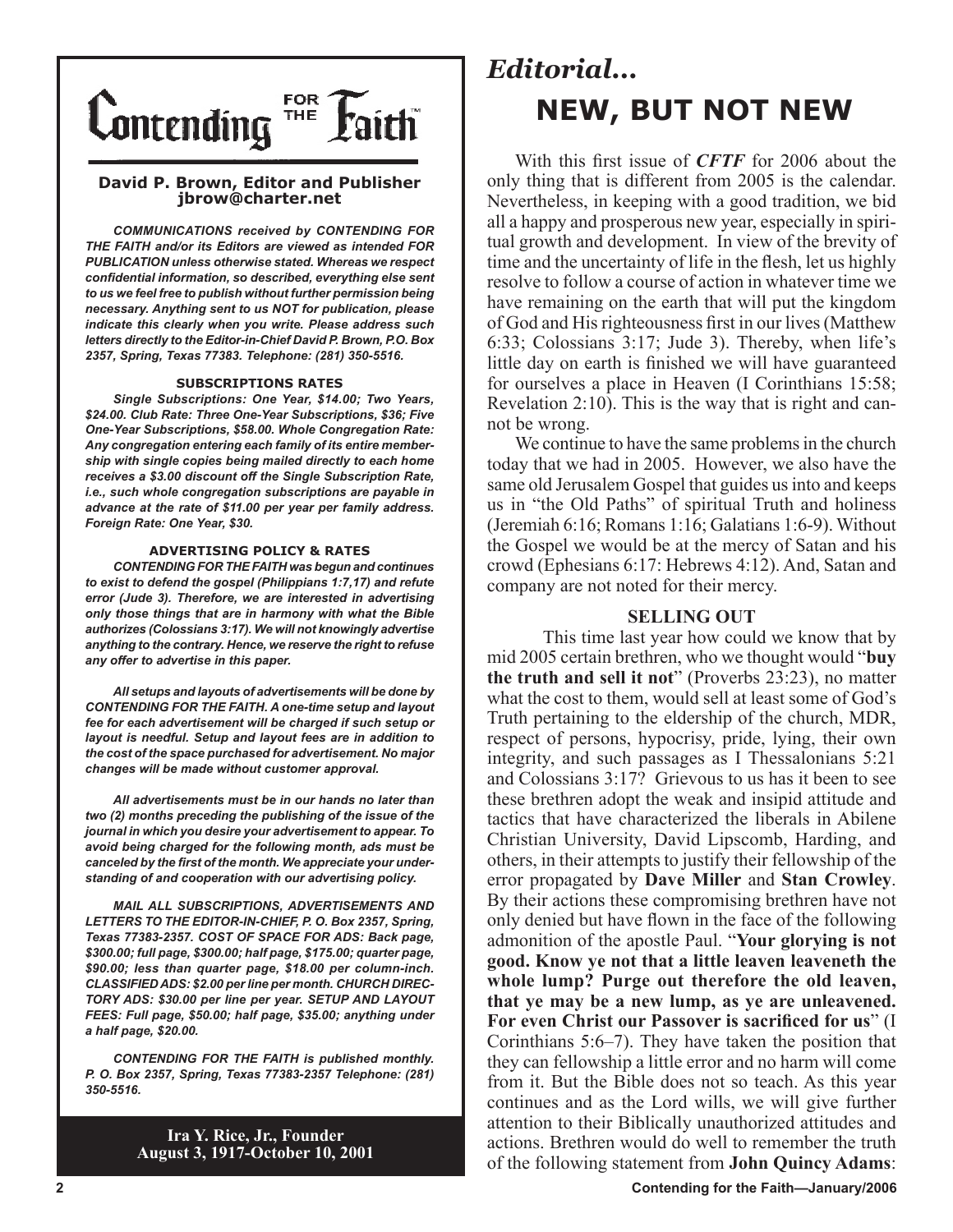*"Facts are stubborn things; and whatever may be our wishes, our inclinations, or the dictates of our passions, they cannot alter the state of facts and evidence."*

## **100 YEARS SINCE THE U. S. CENSUS RE-CORDED THE FORMATION OF THE CHRIS-TIAN CHURCH DENOMINATION**

In 1906 the Census of the United States recorded what it had earlier determined, namely that the Christian Church was a religious entity separate from the church of Christ. To this hour the apostate Christian Church denomination has hated what the U. S. Census did when it recorded the Christian Church and churches of Christ as two distinct and different churches. And over the last 100 years various "unity meetings" and efforts have been attempted to bring the two churches together. All of them were and are doomed to failure because the unity they sought (and seek) was not Biblical unity at all. It was and is today an effort to make obligatory matters optional. The Christian Church as a whole is not interested in giving up any of her Biblically unauthorized activities, which unauthorized activities have carried her into apostasy and characterized her for all these years. The Christian Church and faithful churches of Christ are not only two different religious bodies, but they are diametrically opposed to each other.

The apostle John wrote of certain apostate brethren of his day when he penned: "**They went out from us, but they were not of us; for if they had been of us, they would no doubt have continued with us: but they went out, that they might be made manifest that they were not all of us**" (I John 2:19). How did these brethren of long ago leave or go out from the faithful brethren? Obviously they embraced and espoused false doctrine(s) and practice(s) (II John 8-11). Such doctrine(s) caused them to believe and practice things different from and contrary to the Truth of the New Testament. Of such false brethren Paul wrote when he penned: "**For there must be also, heresies** (factions, sects-**DPB**) **among you, that they which are approved may be made manifest among you**" (I Corinthians 15:19). Obviously, the apostles John and Paul thought that what brethren believe and practice was and is very serious business. Clearly, by his words in I John 2:19 John meant that when brethren believe and practice false doctrine(s) they have gone "**out from us**." Hence, to remain in fellowship with God and His faithful children one must abide in, teach, and contend for "**the faith**"—the New Testament system and every component part that makes it up (Jude 3).

**Contending for the Faith—January/2006 3** According to the apostle Paul the factions he mentioned in I Corinthians 11:19 serve to reveal those members who are approved of God. No doubt these faithful members were made manifest when they took (and take) their stand on God's Word in opposition to the error(s) characterizing those "**who went out from us**."

# *In This Issue...*

| WHY THE CHRISTIAN CHURCH IS WRONG!<br><b>Price Billingsly</b><br>Editorial                               | 1  |
|----------------------------------------------------------------------------------------------------------|----|
| <b>NEW, BUT NOT NEW</b><br>David P. Brown                                                                | 2  |
| THE OLD WOMAN AND HER BROOM<br>F. W. Smith                                                               | 6  |
| DAVID LIPSCOMB'S USE OF THE GOSPEL<br><b>ADVOCATE</b>                                                    |    |
| <b>Earl West</b>                                                                                         | 7  |
| ARE THEY CHURCHES OF CHRIST?<br>David Lipscomb                                                           | 8  |
| Spiritual Insights From Godly Women                                                                      |    |
| IS YOUR HOUSE SECURE?<br>Martha Bentley                                                                  | 9  |
| A TERRIBLE RESPONSIBILITY<br>R. L. Whiteside                                                             | 9  |
| The "CHURCH OF CHRIST" AND "DISCIPLES<br>OF CHRIST"                                                      |    |
| David Lipscomb                                                                                           | 11 |
| MOSES E. LARD WRITES ABOUT THE USE OF<br>MECHANICAL INSTRUMENTS OF MUSIC IN THE<br><b>WORSHIP OF GOD</b> |    |
| J. E. Choate and William Woodson                                                                         | 12 |
| 2005 CONTENDING FOR THE FAITH INDEX                                                                      |    |
| Leon D. Schrei                                                                                           | 13 |
| <b>PROGRESS</b>                                                                                          |    |
| R. L. Whiteside                                                                                          | 23 |

We are made spiritually stronger by solving the problems we face according to the teaching of the Bible. Thus, without Satan's working through sinful men to espouse and propagate false doctrines in the church, we would not be able to develop spiritually as we need to and must. Therefore, when men arise "**speaking perverse things, to draw disciples after them**," faithful brethren will not develop a case of "lockjaw." Or, what is even worse than brethren saying nothing against error and those who teach it, are the brethren who will defend the false teacher(s) and thereby encourage their erroneous teaching in the church of Christ (Acts 20:29–30). To the contrary, the faithful make themselves known when they rise up to withstand false teachers to the face, even the hypocritical conduct of important persons (Galatians  $2:11$ ).

Paul declared to Titus that false teachers' "**mouths must be stopped**" (Titus 1:10–11). Thus, the Divine record reveals Paul's teaching put into action in the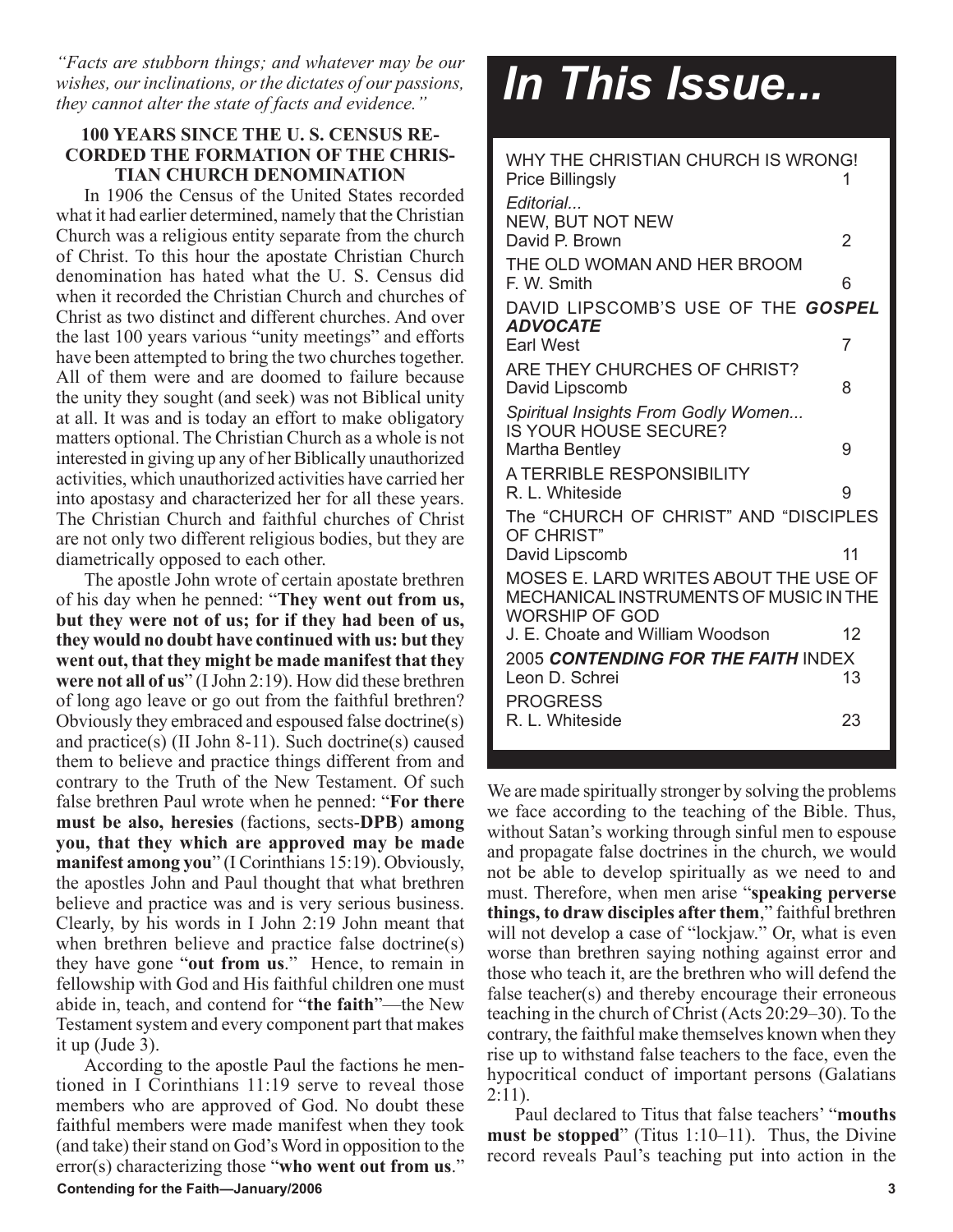church in Antioch of Syria toward certain false teachers. Paul said, "**To whom we gave place by subjection, no, not for an hour; that the truth of the gospel might continue with you**" (Galatians 2:5). With the same confidence in the Truth of God's Word, the same desire to please our Lord, and the same love for the precious blood-bought body of Christ that Paul exhibited, we too should and must rise up to oppose false teachers. Love does not rejoice **in iniquity, but rejoiceth in the truth**" (I Corinthians 13:6). **Thus, the love principle never rises higher or nullifies the authority principle. The love principle always causes one to live close to and comply with Biblical Truth in general and New Testament Truth in particular (John 8:31, 32; 14:15; I John 2:5; 5:2, 3; Colossians 3:17; II Corinthians 5:7; John 12:48).** Therefore, the faithful children of God continue to oppose the apostate denominational Independent Christian Church along with her much more "wild-eyed" sister, the Disciples of Christ denomination.

In this first issue of 2006 we are publishing articles from the stalwarts in the faith of many years ago. We intend to publish such articles in *CFTF* throughout this year. These brethren would not yield one inch of ground to the false brethren of their day, which false brethren finally became the Independent Christian Church/Disciples of Christ denominations. We who stand on their shoulders would do well to continue to thank God for their unwavering fidelity to God and His Word as we go forth to fight the fight that is before us today.

## **"ACU'S FEBRUARY LECTURESHIP WILL SERVE AS HOST FOR THE 2006 RESTORATION FORUM"**

 The fact that ACU has swallowed "hook, line, and sinker" the false doctrine of "unity in diversity" in obligatory matters is clearly seen in the following quote from the Fall 2005 issue of *ACU TODAY*.

Since 1984, this annual meeting has brought together Christians from the churches of the Stone-Campbell Movement and others concerned with answering Christ's prayer for the visible unity of His followers, said **Dr. Doug Foster**, professor of church history. The forum offers opportunities for discussion, dialogue, worship, and fellowship. Money [**Royce Money**, President of ACU, **DPB**] was a featured speaker at the 2002 Restoration Forum.

"The forums have been an important factor in the increased desire for and realization of reconciliation between estranged sisters and brothers as we enter the 21st century," **Foster** said.…

"The 2006 year is not only our Centennial  $(100<sup>th</sup>)$ anniversary of ACU, **DPB**), but it's also the 100-year mark of the religious census that officially recognized the division between Churches of Christ and Christian Churches," **Love** said [**Mark Love** is "director of ministry events," **DPB**]. "Already, there's a lot of momentum toward unity in that area as we approach this milestone, and it's certainly been our custom to encourage unity at Lectureship.

"We can't read the gospel of John and not be impressed by Jesus' desire for unity. How can we not pursue open-minded conversation with people who already share so much with us?"

**Money**, who will present the opening lecture, has asked **Dr. Don Jeanes**, president of Milligan College in Johnson City, Tenn., to be his special guest at the podium during the lecture. Milligan College is affiliated with the Christian Churches.… (Fall 2005, *ACU TODAY*, p. 39).

It is obvious from the preceding quotation that the powers that be at ACU already consider themselves to be in fellowship with not only the Christian Church, but also "others" who are interested in "unity." They do not seek Biblical unity, because they have long ago repudiated the New Testament as an infallible blue-print. They do not believe that one must have Biblical authority for what they believe and practice. Moreover, since they have embraced the "New Hermeneutics" (whatever that is), they do not believe the Bible authorizes only by direct statements, examples, and implication. Thus, they have no absolute, objective standard by which to determine what is right and what is wrong. And, that suits their agenda just fine.

### **TRUE CHRISTIANS ARE NOT MEMBERS OF THE "STONE-CAMPBELL MOVEMENT."**

When we obeyed the Gospel we became "Christians only and only Christians"; nothing more, nothing less, and nothing else (II Timothy 2:15; Romans 16:16; Mark 16:16; Romans 1:16; I Corinthians 15:1–4; Acts 2:38, 41, 42, 47; 17:30; Romans 10: 9, 10; 6:3, 4, 17, 18; Colossians 2:12; Galatians 3:26–27; I Peter 3:21; Isaiah 62:2; Acts 11:26; Ephesians 1:22–23; Colossians 1:18). We have attained full fellowship with God in His Son's church, which fellowship is demanded by Him of all accountable persons, if they would be saved. Thus we enjoy and "**endeavor to keep the unity of the Spirit in the bond of peace**" (Ephesians 4:1–6; 5:23–27).

The fact that ACU President **Royce Money** is having "**Dr. Don Jeanes**, president of Milligan College in Johnson City, Tenn., to be his special guest at the podium during the lecture" is a symbolic move on ACU's behalf to indicate that they are in fellowship with one another. This action is a signal to the liberal churches that support ACU and take their "cues" from her. It says to these churches, "Go and do as we have done." "**And many shall follow their pernicious ways; by reason of whom the way of truth shall be evil spoken of**" (II Peter 2:2).

*–—David P. Brown, Editor*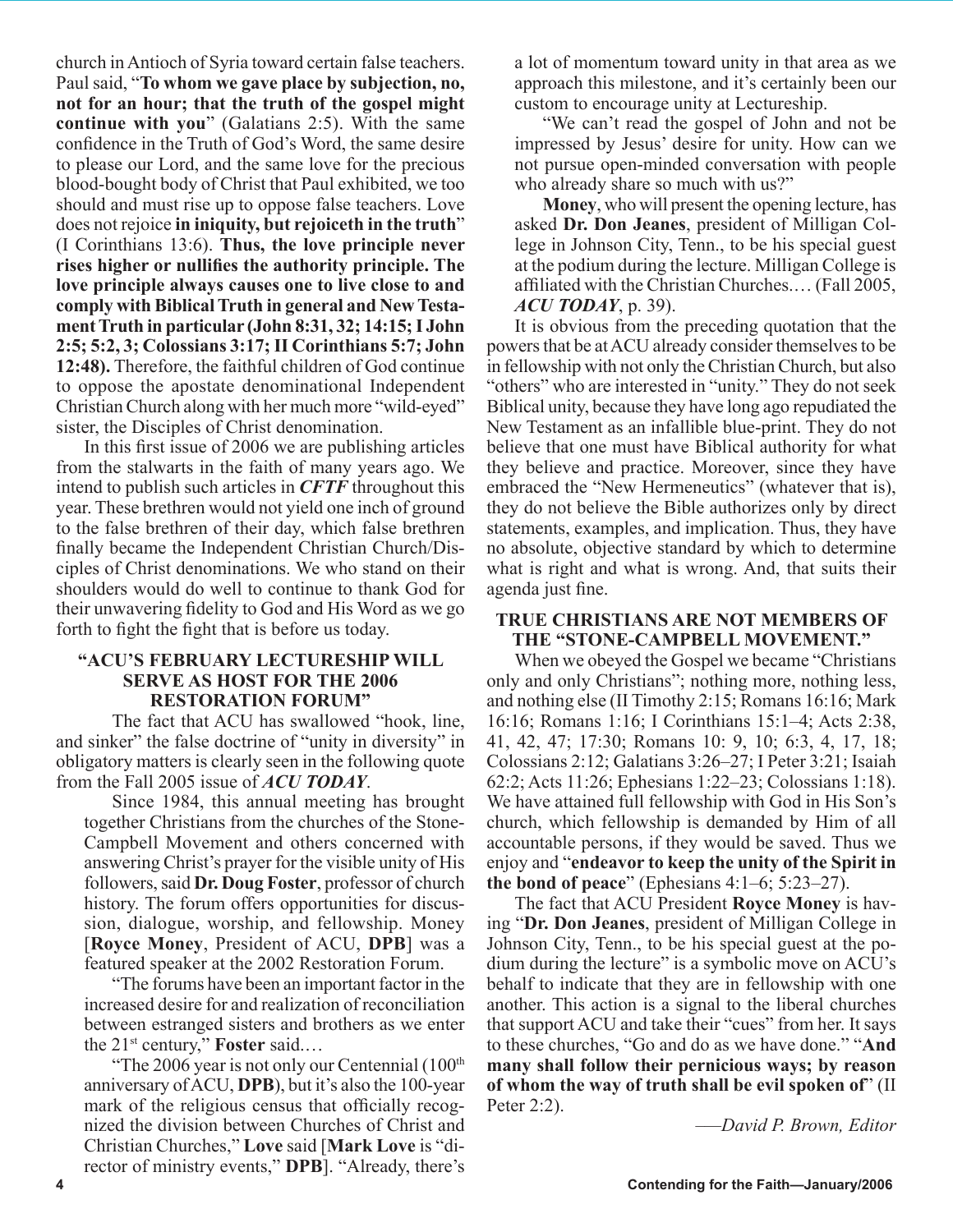#### **(Continued from Page 1)**

fellowship among God's people; and yet, while claiming instrumental music as not absolutely necessary to Christian worship, the Christian Church makes it a condition to fellowship, for people who worship there must worship with it.

Though the Christian Church willfully practices these things that are above shown to be wholly inconsistent with its own fundamental claims before the religious world, it does not believe the New Testament sanctions them. Proof: It believes the New Testament teaches that the church was established on Pentecost, and that baptism is for the remission of sins, and it proves its faith by its works by indorsing its leaders to affirm its belief in these propositions in religious controversy; and yet, though logicians of all ages assert and agree that a man's affirming shall be coextensive with his practice, no amount of persuasion from any source, of what nature and degree soever, can induce the leaders of the Christian Church to affirm that

the New Testament authorizes their missionary societies and instrumental music in the work and worship of Christians; therefore, they do not believe them to be authorized by the Bible, and hence convict themselves of inconsistency and cowardly insincerity before honest and thoughtful men and women of other denominations who know and compare their teaching with their practice.

Therefore, because it is inconsistent with its own fundamental claims and out of harmony with New Testament teaching, the Christian Church is wrong.

#### **ENDNOTES**

\**Gospel Advocate*, June 1, 1905: Vol. XLVII, No. 22, p. 346. †All articles appearing by deceased authors are reprinted in their original form—including mistakes.

-Deceased-



## **ALL DAY OPEN FORUM. SUBJECTS: Apologetics Press, Dave Miller, MDR as taught by Stan Crowley,** *The Gospel Journal* **Board's involvement in the departure of Dub McClish as Editor and David B. Watson as Associate Editor from** *TGJ* **along with related topics.**

The Spring elders, **Kenneth D. Cohn** and **Buddy Roth** will moderate the forum. The format for the forum will be as follows: Beginning at 9:00 a.m. there will be a 20 minute speech followed by a 20 minute question and answer period with a 10 minute break between sessions. We will break for Lunch from 11:50 a.m. until 1:30 pm. The forum will resume at 1:30 p.m. and conclude at 4:20 p.m. with the same format as the morning sessions. Following the dinner break there will be a panel discussion with time for questions and answers during the 7:00 and 8:00 p.m. sessions. The speakers in the forum will be composed of those who accept the Spring elders' written invitation, which invitation was mailed to them by certified mail with return receipt.

Those invited: Apologetics Press: Dave Miller (director, board member), Kyle Butt, Brad Harrub, Eric Lyons, Palm Beach Lake elders, (AP oversight, Palm Beach Lake, FL), Memphis School of Preaching: Curtis Cates, Billy Bland, Dan Cates, Garland Elkins, David Jones, Bobby Liddell, Jerry Martin, Keith A. Mosher, Sr., Barry Grider (preacher), Forest Hill elders (Memphis, TN), Bellview elders, (Pensacola, FL), Roanaoke elders, (Roanaoke, TX), Southside elders, (Lubbock, TX), Southwest elders, (SWSBS, Austin, TX), Bryan Braswell, (Roanaoke, TX), Frank Chesser, (Montgomery, AL), Michael Hatcher, (Pensacola, FL), Tom Hicks, (Lubbock, TX ), Dub McClish, (Denton, TX), Joseph Meador, (director, SWSBS, board member, TGJ), Kenneth Ratcliff, (TGJ board member, elder, Schertz, TX), Dave Watson, (preacher, elder, Sapulpa, OK). To date the following have accepted the invitation: Michael Hatcher, Dub McClish, David Watson.

## **MORE INFORMATION:**

Spring Church of Christ • P.O. Box 39 • 1327 Spring Cypress Road Spring, TX 77383 • 281.353.2707 • jbrow@charter.net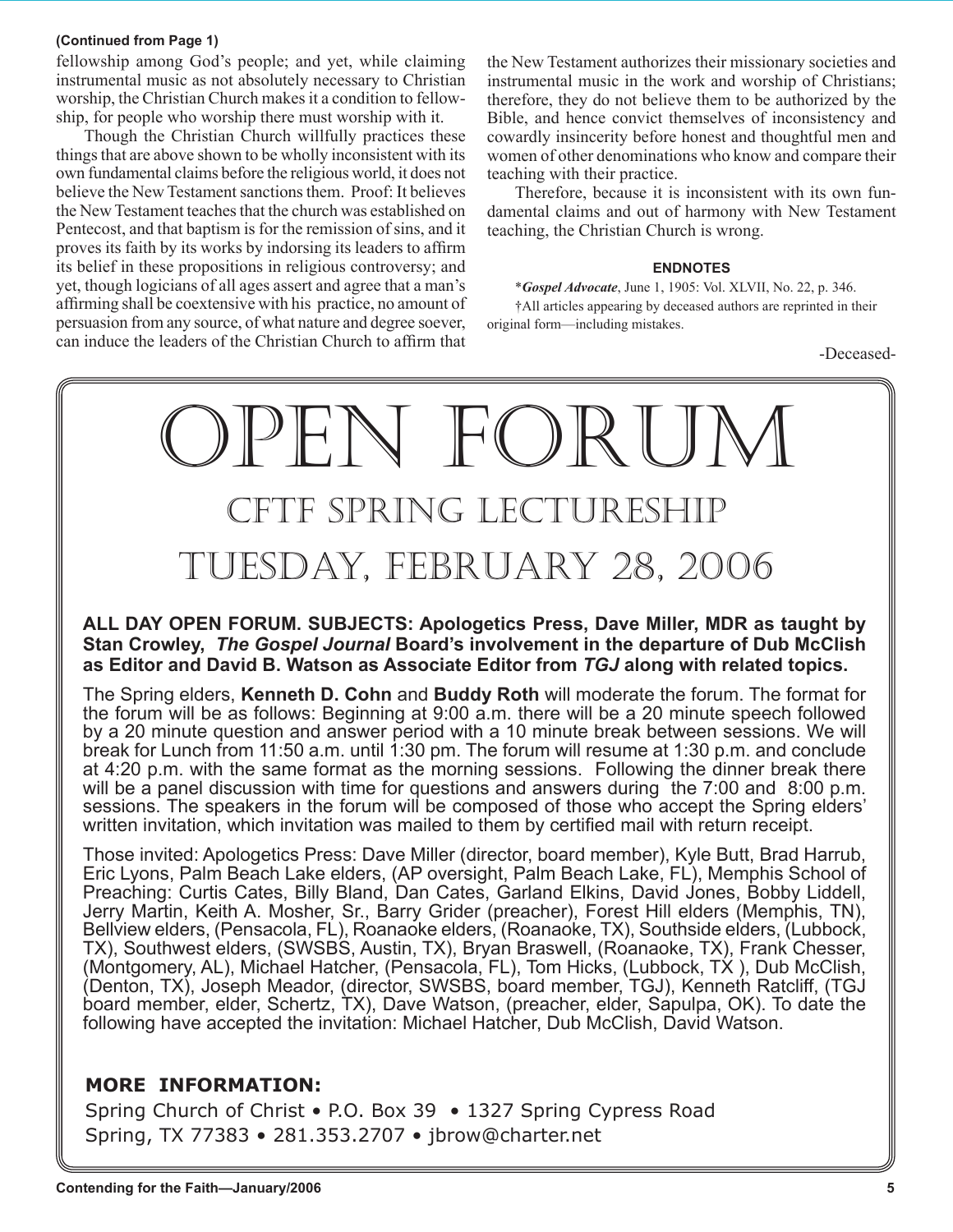## **THE OLD WOMAN AND HER BROOM\***

#### **F. W. Smith**

In the beginning of the movement some restless and discontented spirits against the New Testament order of things regarding the spread of the gospel, **David Lipscomb** refused to join in with them in the organization of societies and institutions unknown to the word of God. He told them, in substance, that he could see no stopping place in what they were starting; that it was comparable to starting a stone from the tip of a mountain which would hardly stop until it reached the bottom of the mountain. From that day the guns of these progressive (?) spirits were trained on that great man of God because of his loyalty to the word of his Lord, and until the day of his death he became the chief target for all the leaders in this departure from the New Testament. One of them went so far as to represent **David Lipscomb** as an old woman with a broom trying to sweep back the rising and rushing tide of the ocean. This funny (?) display of the self-imagined genius is the art of the caricaturist was caught up by kindred spirits and heralded from [one] end of the land to the other. Much sport was made of the old woman and her broom; but it was like pitching straws against a stone wall, for **David Lipscomb** stood foursquare against these unholy and ungodly attacks on his defense of God's truth, and he lived to see the "stone" these broad-minded (?) souls had started hit the bottom, and that, too, with a thud the echo of which will ring down the ages singing the folly of those who started the "stone" on its downward course.

As one of the results of that first departure from the simplicity of the New Testament, coming in its full fruitage, is what is termed "open membership," which, being interpreted, means the reception into full fellowship in the churches of people who have had water sprinkled on them for baptism, and a pretty strong squinting at "infant dedication" to heap up the measure. Suppose **David Lipscomb** had said in the beginning: "Brethren, the time will come when in your conventions you will be voting on the question as to whether or not you will receive into your churches the pious unimmersed." What would those brethren have thought of and said to him? Well, that is exactly what they have done. In their general convention of representative spirits at Winona last August, the vote was taken on that very subject, twenty-two voting for it, three thousand against it. But no political organ ever expended more space or more earnest pleadings before a presidential election to put through a certain issue than the *Christian Standard* did in working up the vote against this "open-membership" business. That journal filled its columns week after week and month after month on the dire results of the "open-membership" propaganda among the societies' missionaries in China. But who, that has noted the signs of the times, believes for one moment that there are only thirty-two within the ranks of the society folk that are for the doctrine of "open membership".

But the "open membership" craze is not the worst by any means chargeable to the starting of that "stone," although it has required the genius, brains, and eloquent voice of **Z.T. Sweeney** to hold it partially in check. Semi-infidelity is riding almost upon the wings of the wind as a result of that first departure. Destructive higher criticism is in the saddle, holding the reins and directing the destiny of nearly all their colleges and some of their religious journals. Lexington, Ky., is a notable example of the fruitage grown from the seed planted in that first departure, and it is whispered that old Bethany is tinctured with it, too. I know that comparisons settle nothing in so far as proving a thing to be right; but since the society brethren are so fond of that sort of things, I will let the "old woman with a broom" speak:

Now, is one who gives more weight to success in managing the societies than to the approval or disapproval of God a Christian? Is he not "in the gall of bitterness, and the bond of iniquity," and does he not need to repent of this his sin, if perhaps it might be forgiven him? I have been well satisfied for years that the question of success has more weight with many than the approval of God. I am well satisfied, too, that upon any fair question of success the society ought to be condemned as a failure. We clip the following from the *American Home Missionary* of October (page 369):

"One thousand and thirty-three persons were added to the church last year through the missionaries supported by the American Christian Missionary Society. What a blessed satisfaction to those who had part in the great work"

That is the editorial statement without explanation or comment. We take it this number was added by those directly in the employ of the general society. Certainly it cannot embrace the State employes, assisted by the general society. But the society raised over one hundred thousand dollars, and this is the boasted result. Last year the two churches in Nashville, South College Street and tenth Street, through those supported by them, baptized about five hundred persons in destitute fields. We published an itemized statement in the *Advocate* of December 19, 1905, establishing nearly twenty churches. This year we have not as yet been able to get the full reports of labor done, but the number added is not so great. It will be between three hundred and fifty and four hundred, I think. We will publish a detailed account so soon as we can get the full report. Here are two churches not strong in numbers or wealth or zeal doing almost half as much toward converting the world as the society, through which about two thousand large and wealthy churches do their mission work. And this work can be repeated wherever the churches will work as God directs.

Then all corporations are manipulated in the interests of the few managers; officers are multiplied to give places and salaries to friends desiring them. This is charged as being done by the missionary society to some extent, and will grow as the years pass. I examined these societies somewhat carefully during the Newbern Church suit. I do not believe there is another institution in the United States handling so much money with so few safeguards as to the funds contributed to the Christian Missionary society. These things with many other are true, and a full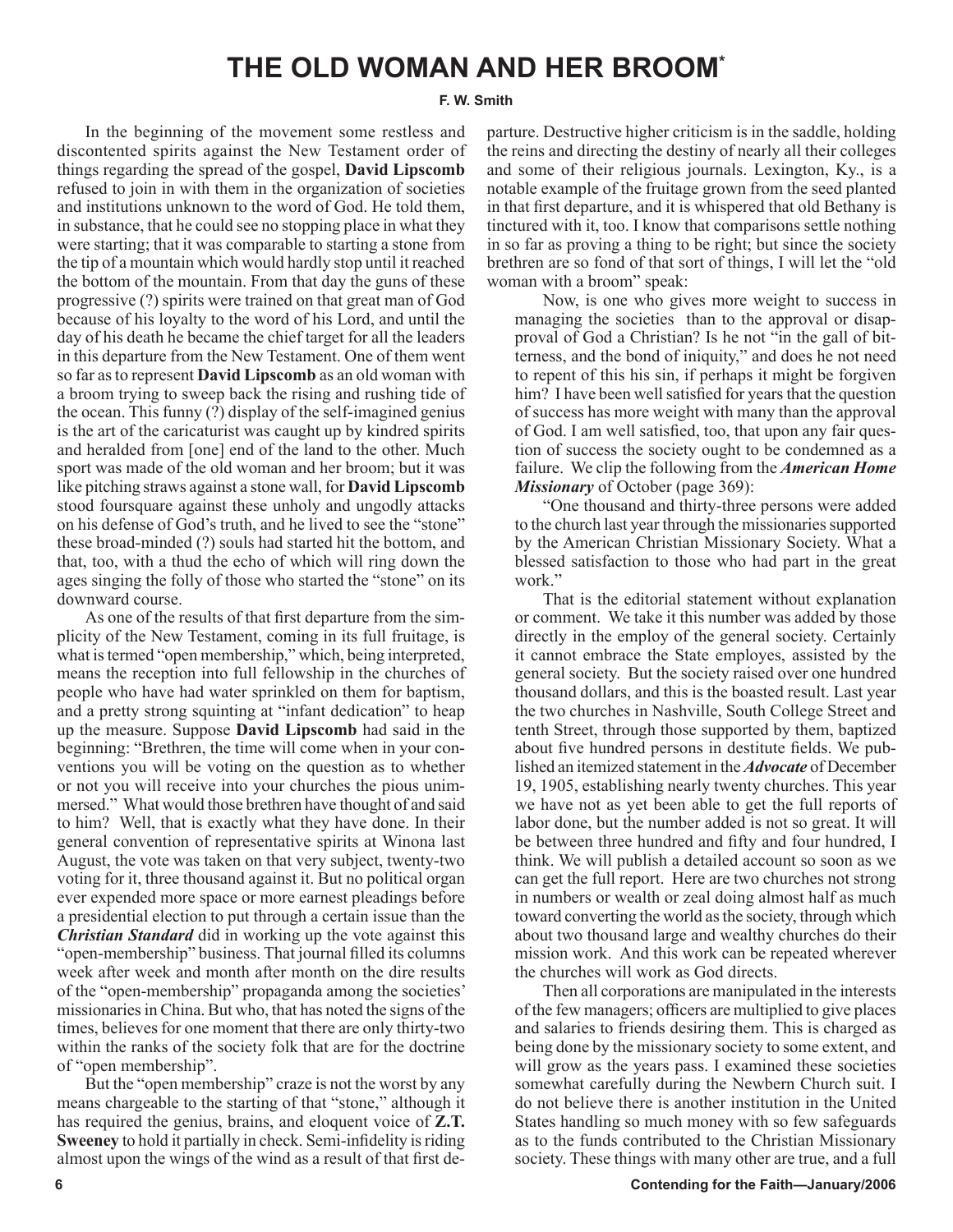exposure of the evils and dangers might influence the public sentiment among the disciples. But suppose they were induced to quit the societies because they invite abuse of power, would that be true repentance toward God, or would the service they render not be taught by the precept of men, and so vain service? "**Forasmuch as this people draw near me with their mouth, and with their lips do honor me, but have removed their heart far from me, and their fear toward me is taught by the precept of men: therefore, behold, I will proceed to do a marvelous work among this people; . . . for the wisdom of their prudent men shall be hid**." (Isaiah 29:13,14)

I have not the exact date as to when the above appeared in the Advocate from the pen of **David Lipscomb**, but I do know it was never called in question by the society leaders. No, the "old woman with the broom" never succeeded in sweeping back the rising and onrushing tide of the ocean, but he lived to see the *Christian Standard*, with scores of such men as **J.B. Briney, Z.T. Sweeney, W.H. Book,** et al., wear out carloads of brooms in trying to stay that tide which will eventually engulf "our movement," or the once glorious restoration.

#### **ENDNOTES**

\**Gospel Advocate*, February 22, 1923, Vol. LXV, No. 8, pp. 181- 182.

-Deceased-

# DISCUSSION GROUP

*Contending for the Faith magazine announces the formation of a computer based discussion group called ContendingFTF, hosted at Yahoo.com. This discussion group is for members of the church of Christ only. Among the purposes for starting such a discussion group is to provide a forum to discuss Biblical doctrine, defend the Truth, and review current issues among churches of Christ. You are invited to join this group and participate in the discussions. ContendingFTF is "FOR THOSE WHO LOVE THE TRUTH AND HATE ERROR."*

*To subscribe to ContendingFTF send an email to: ContendingFTF-subscribe@yahoogroups.com*

## **DAVID LIPSCOMB'S USE OF THE** *GOSPEL ADVOCATE*

#### **Earl West**

…**Lipscomb** used the *Advocate* to oppose whatever tendencies he thought wrong. It is safe to say that this is hardly an appeasement policy for the masses. When, therefore, a correspondent wrote to **Lipscomb** asserting that he was ashamed of the *Gospel Advocate* because of its "wrangling," Lipscomb replied:

I have no doubt **Brother Harding**, **Brother Allen**, and every honest lover of the truth, regrets the necessity of controversy with brethren, or anyone else. The necessity of the controversy arises from the disposition in man to sin and to go into error. So long as that disposition continues, so long the necessity of controversy will continue. That disposition is constant, is unceasing in seeking to work. It must be met with remonstrance, with arguments, with exposure. These must be constant as that. No movement for the better, even when originated by God himself has ever lasted one generation without the introduction of evil and wrong. That wrong must be met and exposed, or the error triumphs. Our movement is not different from others. The truth must be maintained by watchfulness, fidelity to the truth; by conflict from without and within. Whenever a church is not engaged in active conflict with error within itself, it is floating down a broad stream to an open hell. Those who introduce error are responsible for the controversies. A man who will not oppose error when it presents itself is a traitor to God, to Christ who died to root out error and establish truth....

Brethren complaining indiscriminately, when engaged in controversies, those who oppose as well as those who introduce error, throw their influence for the error. It says, let error be introduced without opposition-error with quiet is preferable to truth with contro $vers...$ <sup>1</sup>

## **ENDNOTES**

1. David Lipscomb, "Queries," *Gospel Advocate*, Vol. XXVII, No. 45 (November 11, 1885), p. 711. As quoted in Earl West, The Search For The Ancient Order, Vol. 2, 1866-1906 (Religious Book Service, Indianapolis, Indiana, 1950), pp. 340, 341.

"To deny the authority of God is to deny the eternal purpose of God. That is the case because we cannot know the eternal purpose of God if we do not know how to determine and comply with that authority." —Thomas B. Warren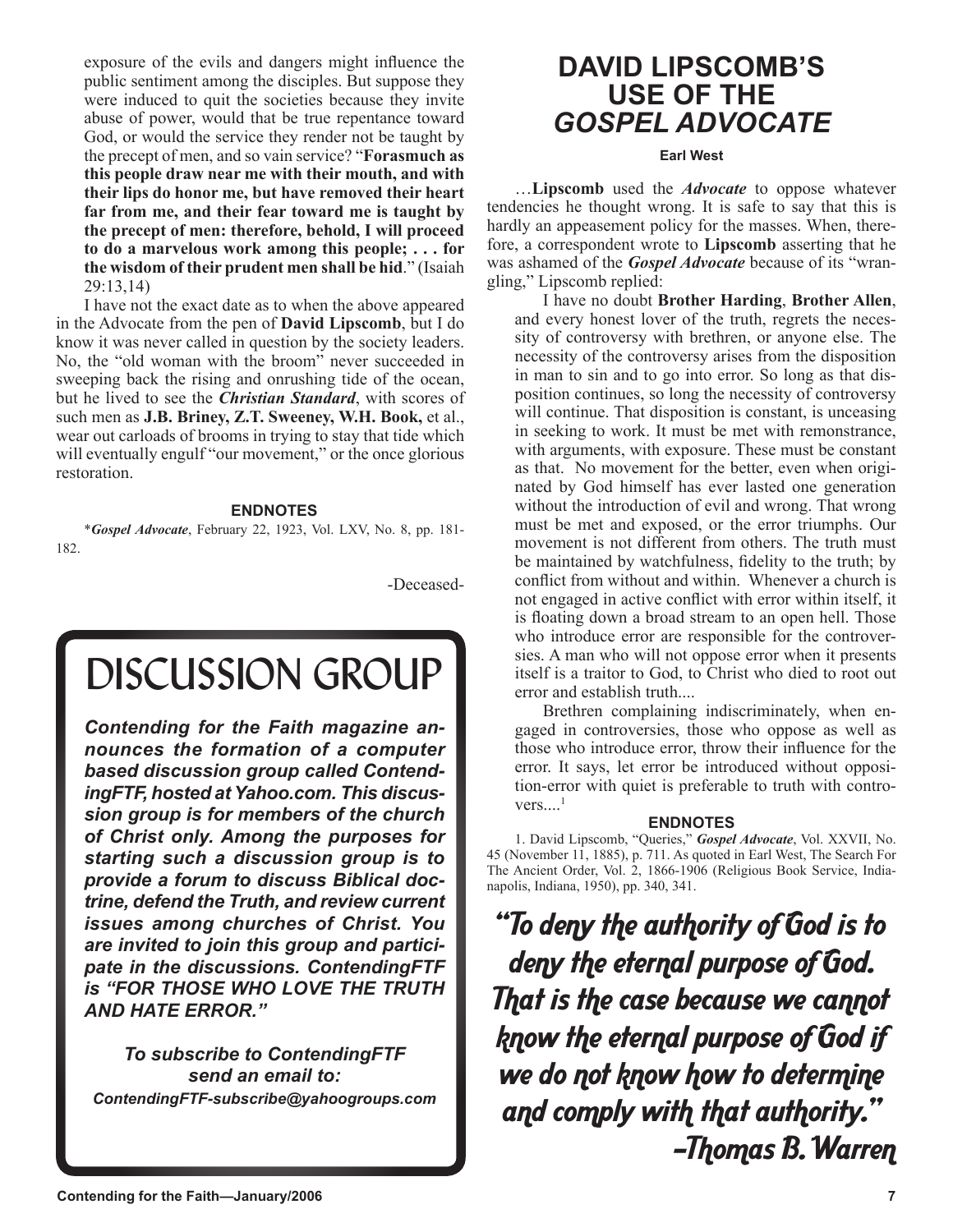## **ARE THEY CHURCHES OF CHRIST?\***

#### **DAVID LIPSCOMB**

The following recently appeared editorially in the columns of the *Christian-Evangelist*:

"Are the Presbyterian, Episcopal, and United Brethren churches, with their human creeds and affusion for baptism, scriptural, and churches of Christ?"

Of course, the *Christian Standard* does not mean to ask us, seriously, whether we regard human creeds and affusion for baptism as "scriptural". Its only question is whether we believe that the churches named, and others having human creeds and practicing affusion for baptism, can be regarded as churches of Christ, in spite of these errors. We think so, and we so affirmed, unequivocally, in the very article to which the *Christian Standard* replies. We will go even farther than that; we believe that most, if not all, of the churches mentioned are far more loyal to Christ's teaching and spirit, as a whole, than many of the churches calling themselves "churches of Christ," which the *Christian Standard* recognizes as such, and with which it would be perfectly willing to federate. On what ground of justice and equality, therefore, can we refuse to recognize these evangelical Protestant bodies as churches of Christ. In spite of their errors, while we freely accord such recognition to those having even worse faults who call themselves churches of Christ?

The position taken above by the *Christian-Evangelist* may in part explain the following language from the Cumberland Presbyterian of this city.

The *Cumberland-Evangelist* is one of the leading religious weeklies, and, in our judgment, the best paper published in the interest of the "Christians," or Disciples of Christ.

As the *Christian-Evangelist* recognizes Presbyterian, Episcopal, and United Brethren churches, despite all their faults, "churches of Christ", it is but to be expected that the denominational world generally will have much admiration for the paper. It appears that the *Christian-Evangelist* enjoys fuller fellowship with Presbyterian, Episcopal, and United Brethren churches than it does with "many of the churches calling themselves 'churches of Christ,'" for the *Christian-Evangelist* says, "We believe that most, if not all, of the churches mentioned are far more loyal to Christ's teaching and spirit, as a whole, than many of the churches calling themselves 'churches of Christ." So it is obvious that the editor of the *Christian-Evangelist* has far more fellowship with sectarianism and denominationalism than he does with many churches calling themselves "churches of Christ." These "churches of Christ" with whom he is so slow to federate are not the society churches, for his is most heartly and cordial in fellowshiping such churches. Hence we are shut up to the conclusion that he alludes to those churches of Christ that oppose missionary societies as unscriptural and subversive of the Lord's way of doing mission work as revealed in the New Testament. He has more fellowship for sectarianism, despite its faults and errors, than he has for those who contend that the church is "**the light of the world**," "**the salt of the earth**," and that the church as such should preach the gospel to the whole creation.

But why should especial emphasis be given to the position of the *Christian-Evangelist* as though it were something new or uncommon? In various cities "pastors" who favor the inventions of men call upon sectarian preachers to fill "their pulpits" but they never call upon the ministers of the church of Christ who makes no additions to or subtractions from the worship to fill them. Even in our own beloved Nashville, **George Gowen** has had sectarian preachers feed the flock rather than ask a preacher of the church of Christ who "**walks by faith, and not by sight**," to preach the gospel to the people. With many earnest, loyal, faithful, Christian preachers in Nashville, he made no effort to get one, but extends his fellowship to a Methodist. The Savior says: **"By their fruits ye shall know them."** The *Christian-Evangelist* has plainly stated what has been practiced for a long time.

But, if the denominations mentioned are "churches of Christ," then there is no excuse for the *Christian-Evangelist* and its associates making another denomination. There is no reason for their existence. The *Christian-Evangelist* should be absorbed by some denominational organ and enter heartily into the work of upholding human creeds teaching infant membership, sprinkling for baptism, salvation by faith alone, and the direct operation of the Holy Spirit; for any church that is a church of Christ is safe. To teach that people who never believed, who were never baptized, and that helpless infants incapable of believing and obeying for themselves are "churches of Christ" sets at defiance all the Holy Spirit has said on the subject. The church of Christ is composed of baptized believers. Whenever a man obeys the gospel, he enters the church of God. There is "**one Lord, one faith, one baptism**."

It is but due many of the churches of Christ that the *Christian-Evangelist* points out what faults they have worse than infant sprinkling, etc.

#### **ENDNOTES**

\**Gospel Advocate*, March 29, 1906, Vol. XLVII, No. 13, p. 196.

Please Notify *Contending For The Faith* Of Your Address Change Send Changes To: *Contending For The Faith* P.O. Box 2357 Spring, TX 77383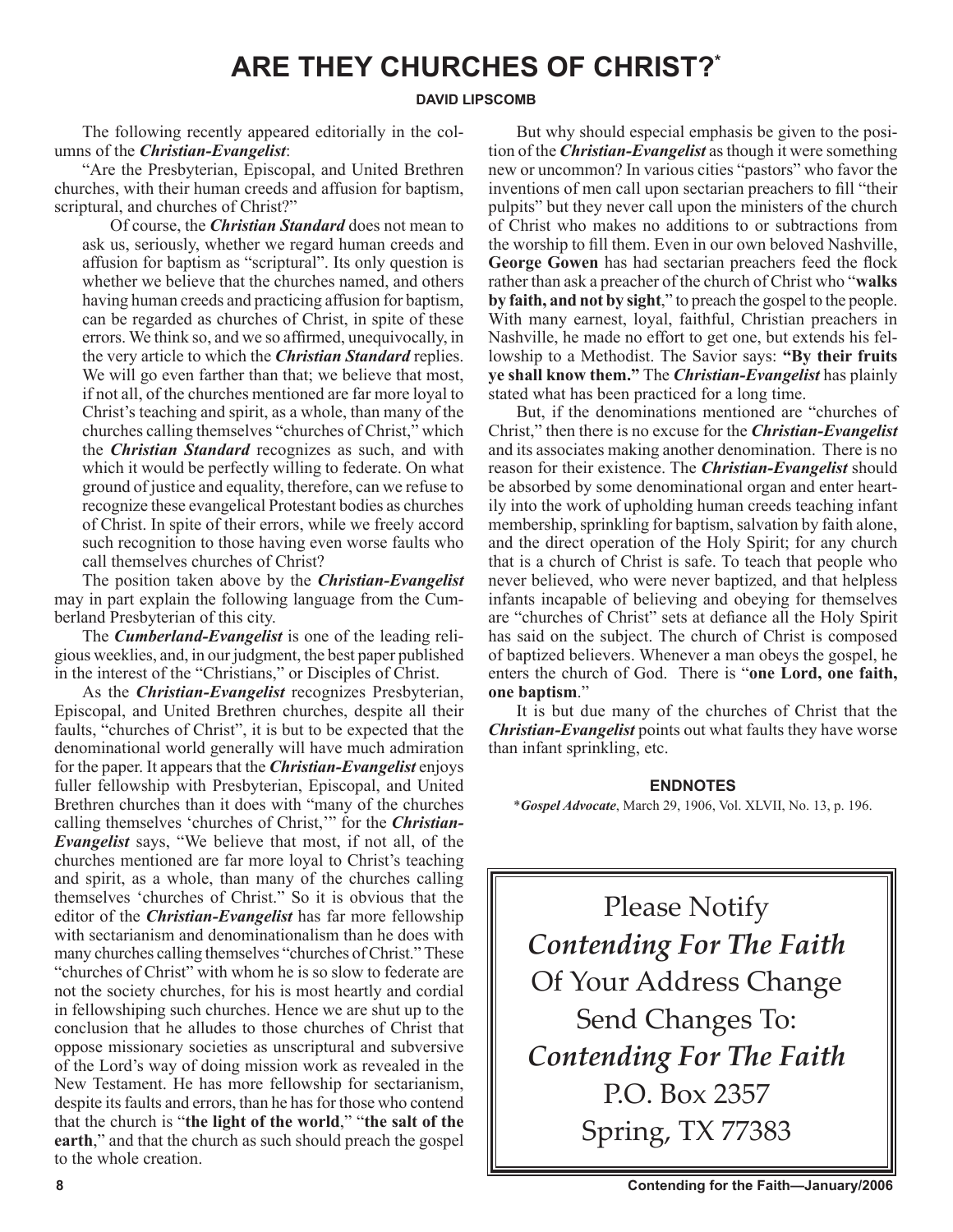## **IS YOUR HOUSE SECURE?**

## **MARTHA BENTLEY**

The childhood story of the three little pigs taught a valuable lesson in making adequate preparation to face their feared enemy, the wolf. Today each Christian is building a spiritual house, a life in preparation to face our enemy, the devil. We are told that he **"…as a roaring lion, walketh about seeking whom he may devour**" (I Peter 5:8).

First, the straw house represents a life spiritually very flimsy and affording very little shelter. It consists of attendance at morning worship only (Hebrews 10:25) and little or no Bible study (Proverbs 24:8; Matthew 5:6; II Timothy 2:15). It affords no defense when the devil comes. Rather than forcing the devil to flee (James 4:7), the unprepared Christian is destroyed.

The second house, one of sticks, is a little more substantial but still inadequate. There is attendance at most services, missing only for family gatherings, sports, and so forth, and never worshiping when on vacation. This Christian is one who reads his Bible through once each year but has no in-depth study plan. He has little or no knowledge or concern over the issues facing the church today. The devil comes when least expected, and this house also is doomed to destruction (Matthew 24:42–44).

The third house, built of bricks, represents forethought and a building according to God's instructions. This Christian is likened to the wise man of Matthew 7:24. He feared the Lord (Psalms 112:1; 128:1–2; Luke 12:4-5), and built accordingly. Because of adequate preparation he was secure in his house, having complete trust in God (Psalms 91:2; Matthew 6:33; I Thessalonians 5:17). He was not fearful of the devil who would come and do his best to destroy him (Revelation 21:8).

When the devil had little difficulty in destroying the first two houses, he tried that much harder on the third, but to no avail. The material and careful construction assured that house would stand. The door was closed and the entrance secured against all enemies as well as those unprepared who would seek refuge (Matthew 25:1-13).

Each person builds his own house and none will enter Heaven on the good works of another. There is no salvation by proxy (Ezekiel 18:20).

> *—8305 S. Burchfield Drive Oak Ridge, TN 37830-3542*

## **A TERRIBLE RESPONSIBILITY\***

### **R. L. Whiteside**

The following editorial from the *Christian Standard* of December 5 will meet the hearty approval of every true Christian.

"The preacher who does anything to disturb the peace and prosperity of a congregation of Christians assumes a terrible responsibility. Our Lord taught that one would better have a millstone hanged around his neck and be cast into the midst of the sea than to cause the weakest and most insignificant disciple to stumble and fall. Yet there are men professing to be servants of the most high God, and ministers of the Lord Jesus Christ, who do not hesitate to weaken the faith and destroy the peace and influence of the churches to which they have been called to minister. A loyal and true disciple, writing concerning one of these wolves in sheep's clothing, says: 'The church which he found in harmony and peace is now in ruins. Not in my lifetime will it be possible for this church to recover its former influence.' How to cure this evil is a problem that has never been fully solved under any form of church government. The apostle, in instructing the church at Ephesus, said: '**After my departing grievous wolves shall enter in among you, not sparing the flock; and from among your own selves shall men arise, speaking perverse things, to draw away the disciples after them**.' But while it is beyond human power to entirely keep bad men out of the pulpits of the churches, much can be done to circumscribe the extent of the evil. The preacher who is a party to breaking up the peace of a congregation and causing strife among the disciples should be regarded by other preachers as a Judas or a Benedict Arnold. He is a moral leper, who should be refused the respect and association of good men."

The peace and prosperity of scores of congregations have been destroyed by these preachers, whom the *Standard* labels as moral lepers, wolves in sheep's clothing, Judases, and Benedict Arnolds. Will the *Standard* review its ground and see if it is not a party to some of this strife? Does it not indorse some of these preachers who divide churches? But the editorial is good, even if the *Standard's* practice does fall short of its preaching. "**If any man destroyeth the temple of God, him shall God destroy**."

## **ENDNOTES**

\**Gospel Advocate*, January 1904, Vol. XLVI, No. 1, p. 14.

-Deceased-

Alexander Campbell wrote: "Instrumental music being unauthorized by Christ or the Apostles, unnoticed by the early church, is not essential to Christian worship….The primitive church rightly judged that praise should come from the heart, and be expressed by the voice, while modern Christians think it may proceed from the head merely that they may, with propriety, praise God through the instrumentality of wires, tubes, catgut and horsehairs," (Alexander Campbell, comp., *Psalms, Hymns, and Spiritual Songs* [Bethany, WV, 1828]. Preface, as quoted in J. E. Choate and William Woodson, *Sounding Brass and Clanging Cymbals* [Williams Printing, Nashville, TN, 1991], p. 20.)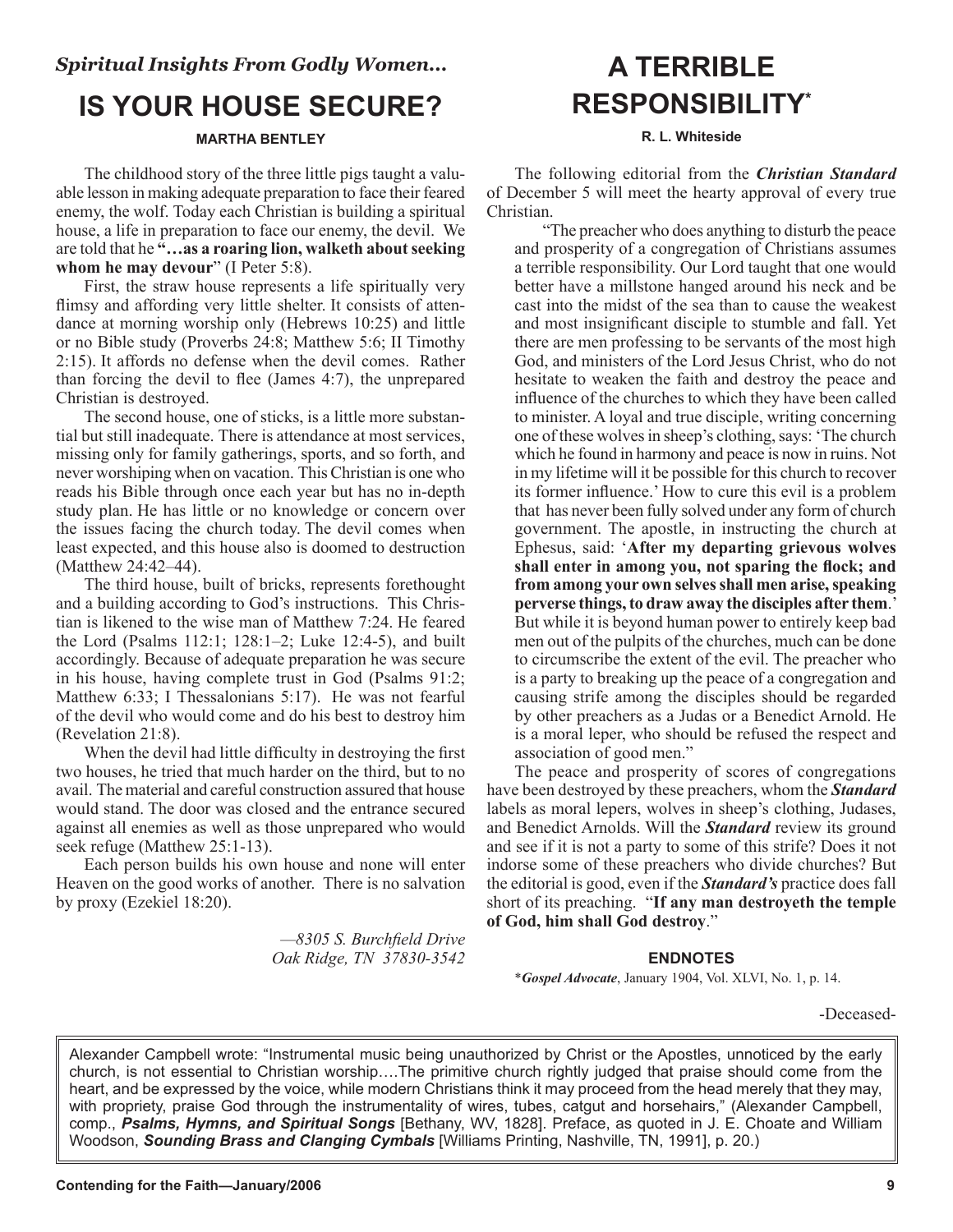## **2006 SPRING** *CFTF* **LECTURES "ANTI-ISM—FROM GOD OR MAN" FEBRUARY 26-MARCH 2, 2006**

*WITH AN OPEN FORUM ALL DAY TUESDAY, FEBRUARY 28*

## **David P. Brown, Director Elders: Kenneth D. Cohn and Buddy Roth**

## **SUNDAY, FEBRUARY 26** 9:30 A.M. "A Failure To Understand How To Ascertain Bible Authority Can Produce Anti-ism –The Difference in Obligations and Options" **David P. Brown** "Examples of 'Anti-ism' in the New Testament" **NOON MEAL PROVIDED BY THE SPRING CONGREGATION**<br>5:00 P.M. "Anti-Bible Classes Doctrine" 5:00 P.M. "Anti-Bible Classes Doctrine" **Wayne Blake** "Why 'Anti-ism' is Sinful' **MONDAY, FEBRUARY 27** 9:00 A.M. "A Review of the "*Whitten-Lanier Debate*"–A Discussion of Classes and Women Teachers" **Bruce Stulting**  11:00 A.M\*\* "The Importance of Women Knowing their Bibles # 1"<br>11:00 A.M. "Is There Biblical Authority To Eat in the Church Building, and if there Is Such Authority,<br>Does that Same Authority Authorize Gymnasiums and the Li

Does that Same Authority Authorize Gymnasiums and the Like?" **Roelf Ruffner** Roelf Ruffner 1:30 P.M. "A Review of the *Wallace-Ketcherside Debate*–Located Preacher" **Tim Kidwell** 2:30 P.M. "The Anti-Orphan Home Doctrine Refuted" **Paul Vaughn**

3:30 P.M. "A Review of the *Britnell-Woods Debate*–Orphan Homes"<br>6:30 P.M. **CONGREGATIONAL SINGING** 

6:30 P.M. **CONGREGATIONAL SINGING**

7:00 P.M. "Congregational Cooperation and the Sponsoring church Doctrine" **Darrell Conley**

8:00 P.M. "A Review of the Highers-Bigham Debate–'Saints Only' Doctrine **Randy Mabe**

#### **TUESDAY, February 28**

ALL DAY OPEN FORUM. SUBJECTS: Apologetics Press, Dave Miller, MDR as taught by Stan Crowley, The Gospel Journal Board's involvement in the departure of Dub McClish as Editor and David B. Watson as Associate Editor from *TGJ,* along with related topics. The Spring elders, **Kenneth D. Cohn** and **Buddy Roth**, will moderate the forum. The format for the forum will be as follows: Beginning at 9:00 a.m. there will be a 20–minute speech followed by a 20–minute question and answer period with a 10–minute break between sessions. We will break for Lunch from 11:50 a.m. until 1:30 pm. The forum will resume at 1:30 p.m. and conclude at 4:20 p.m. with the same format as the morning sessions. Following the dinner break there will be a panel discussion with time for questions and answers during the 7:00 and 8:00 p.m. sessions. The speakers in the forum will be composed of those who accept the Spring elders' written invitation, which invitation was mailed to them by certified mail with return receipt.

#### **WEDNESDAY, MARCH 1**

| 1:30 P.M.<br>6:30 P.M. | 9:00 A.M. "Anti-Located Preacher Doctrine"<br>10:00 A.M. "A Review of the Porter-Waters Debate-Number of Cups in the Lord's Supper"<br>10:00 A.M.** "The Importance of Women Knowing their Bibles # 2"<br>11:00 A.M. "Anti-Woman Teacher Doctrine"<br>"Saints-only Doctrine"<br>2:30 P.M. "Some Implications of 'Anti-ism'"<br>3:30 P.M. "A Review of Lectures On Cooperation by Thomas B. Warren"<br><b>CONGREGATIONAL SINGING</b> | <b>Michael Hatcher</b><br><b>Gary Summers</b><br>B. J. Rollo<br><b>Lee Davis</b><br><b>Ken Chumbley</b><br><b>Terry Hightower</b><br>John M. Brown |
|------------------------|-------------------------------------------------------------------------------------------------------------------------------------------------------------------------------------------------------------------------------------------------------------------------------------------------------------------------------------------------------------------------------------------------------------------------------------|----------------------------------------------------------------------------------------------------------------------------------------------------|
|                        | 7:00 P.M. "Are We 'Institutional' Brethren?"                                                                                                                                                                                                                                                                                                                                                                                        | <b>Daniel Denham</b>                                                                                                                               |
| 8:00 P.M.              | " A History of 'Anti-ism' Since the 19th Century to the Present"                                                                                                                                                                                                                                                                                                                                                                    | <b>Dub McClish</b>                                                                                                                                 |
| THURSDAY, MARCH 2      |                                                                                                                                                                                                                                                                                                                                                                                                                                     |                                                                                                                                                    |
|                        | 9:00 A.M. "Is Opposing Support for Colleges from the Church Treasury is Not 'Anti-ism'"                                                                                                                                                                                                                                                                                                                                             | <b>Stacey W. Grant</b>                                                                                                                             |
| 10:00 A.M.             | "Are We Practicing 'Anti-ism' Because We Will Not Fellowship the Denominations?"                                                                                                                                                                                                                                                                                                                                                    | Lester Kamp                                                                                                                                        |
| 11:00 A.M.             | "The 'One-Cup' Doctrine Refuted"                                                                                                                                                                                                                                                                                                                                                                                                    | <b>David Smith</b>                                                                                                                                 |
| 1:30 P.M.              | "A Review of the <i>Cogdill–Woods Debate–</i> Orphan Homes and Cooperation"                                                                                                                                                                                                                                                                                                                                                         | <b>Danny Douglas</b>                                                                                                                               |
| 2:30 P.M.              | "Anti-ism Is Not God's Answer to Liberalism"                                                                                                                                                                                                                                                                                                                                                                                        | <b>Darrell Broking</b>                                                                                                                             |
| 3:30 P.M.              | "The 'Hats-and-Hair' Doctrine Refuted"                                                                                                                                                                                                                                                                                                                                                                                              | <b>Jerry Murrell</b>                                                                                                                               |
| 6:30 P.M.              | <b>CONGREGATIONAL SINGING</b>                                                                                                                                                                                                                                                                                                                                                                                                       |                                                                                                                                                    |
| 7:00 P.M.              | "Are We Holding a Form of 'Anti-ism' Because We Oppose False Doctrine and False                                                                                                                                                                                                                                                                                                                                                     |                                                                                                                                                    |
|                        | Teachers in ACU, OCU, Harding, F-HU, DLU, and the like?"                                                                                                                                                                                                                                                                                                                                                                            | Dave Watson                                                                                                                                        |
| 8:00 P.M.              | "Are We Occupying an 'Anti' Position When We Oppose 'The Church of Christ                                                                                                                                                                                                                                                                                                                                                           |                                                                                                                                                    |
|                        | Disaster Relief Agency'?"                                                                                                                                                                                                                                                                                                                                                                                                           | <b>Kent Bailey</b>                                                                                                                                 |

\*\***LADIES ONLY**

MAKE YOUR PLANS TO ATTEND

**SPRING CHURCH OF CHRIST • 1327 Spring-Cypress Rd., P.O. Box 39 Spring, TX 77383 • 281-353-2707 • scoc@swbell.net**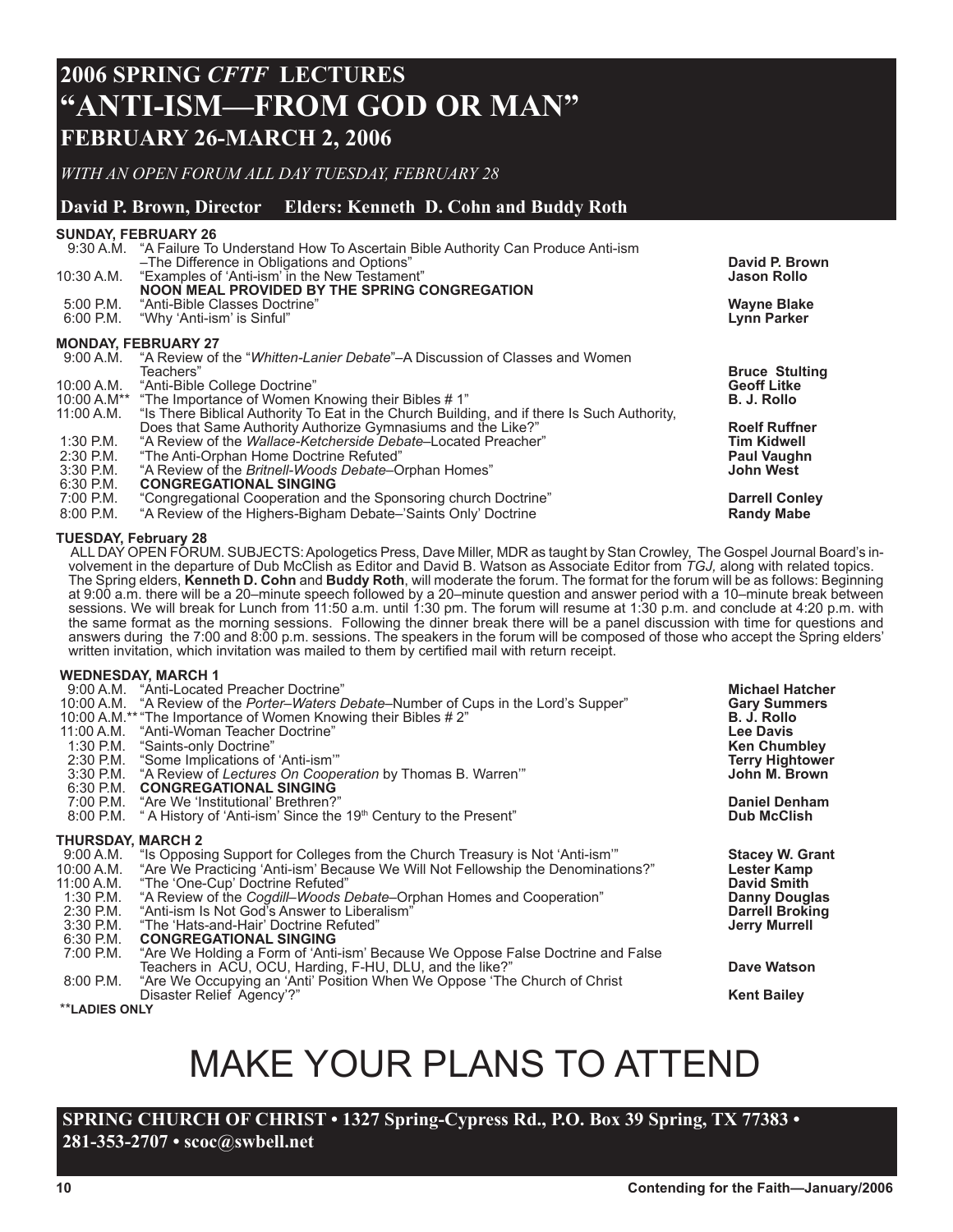## **THE "CHURCH OF CHRIST" AND "DISCIPLES OF CHRIST"\***

#### **DAVID LIPSCOMB**

We clip from the *Nashville American* "the following letters, the contents of which are of more or less interest to the members of all churches:"

Department of Commerce and Labor, Bureau of the Census, Washington, June 17, 1907.—**Elder D. Lipscomb**, Editor *Gospel Advocate*, Nashville, Tenn.- Dear Sir: As you are aware, in accordance with the Act of Congress approved March 6, 1902, this office is charged with the duty of collecting statistics of the religious bodies in the United States, similar to the collection made in 1890.

In carrying out these instructions, the office has found the religious press of great assistance. Among the papers that come to the office is the *Gospel Advocate*. Examination of it has resulted in a little confusion of mind as to its denominational connection. At times it seemed to be identified with the Disciples of Christ; at times to represent a distinct body. I was just upon the point writing to ask you about the matter when a letter was received from **Rev. William J. Campbell**, of Marshalltown, Ia., speaking of over three thousand "churches of Christ," not now connected with the Disciples of Christ, though formerly belonging to that body. He also enclosed a list of preachers of the church of Christ, printed by the McQuiddy Printing Company, of Nashville, apparently the same company that prints the *Gospel Advocate*, and named the *Gospel Advocate* as a paper representing these churches.

A comparison of the list of editors with this list of preachers showed that all three are included in it. This seemed at once to solve the problem. A comparison, however, with the list of preachers in the "*American Home Missionary*," showed your name and **Mr. Elam's** name as belonging to the Disciples of Christ. The problem remaining unsolved, the quickness and most satisfactory way seemed to be to go straight to headquarters.

I would like to know: 1. Whether there is a religious body called "church of Christ", not identified with the Disciples of Christ, or any other Baptist body. Regular, Primitive, United? 2. If there is such a body, has it any general organization, with headquarters, officers, district or general conventions, associations, or conferences? 3. How did it originate, and what are its distinctive principles? 4. How best can there be secured a complete list of the churches?

You will, I am sure, realize the importance of the matter. It is the earnest desire of the Bureau of the Census to make this enumeration complete and accurate, and not to leave out of it a single church organization, however small, much less to omit so large a collection of churches. It will, therefore, be esteemed a great favor if you will reply to these questions as promptly as possible, that the collection of detailed statistics may commence at an early date.

In replying, please mail in the enclosed envelope,

which requires no postage.

Thanking you in advance for any information you can give, and trusting to hear from you at your earliest convenience, very respectfully, **S.N.D. North**, Director.

 To this letter **Elder Lipscomb** replied as follows: Nashville, Tenn., June 22, 1907. —Dear Sir: Laying no claim to "headquarters," the movement that resulted in what is now known as the "Christian Church," or "Church of Disciples" began with the declaration and address of **Elder Thomas Campbell**, in Pennsylvania, about a century ago. The purpose, end, and means of this work are set forth in the following extracts:

"Our desire, therefore, for our brethren and ourselves, would be that, rejecting human opinions and the inventions of men, as of any authority, or as having any place in the church of God, we might forever cease from further contentions about such things, returning to and holding fast by the original standard, taking the divine word alone for our rule, the Holy Spirit for our teacher and guide to lead us into all truth, that by so doing we may be at peace among ourselves, follow peace with all men, and holiness, without which no man shall see the Lord." Again: "For the sole purpose of promoting simple, evangelical Christianity, free from all mixture of human opinion and inventions of men." Again: "Nothing ought to be received into the faith or worship of the church, or made a term of communion among Christians, that is not as old as the New Testament." They should follow "after the example of the primitive church as exhibited in the New Testament, without any additions whatsoever of human opinions or the inventions of men."

These show the keynote of the movement. The maintenance of these positions soon separated those holding them from those that did not accept the principle. The plea commended itself to many of the different churches and of no church, and the Christians or Disciples increased rapidly and the churches multiplied. As they increased in number and wealth, many desired to become popular also, and sought to adopt the very human inventions that in the beginning of the movement had been opposed: a general organization of the churches under a missionary society with a moneyed membership, and the adoption of instrumental music in the worship. This is a subversion of the fundamental principle on which the churches are based.

Division of sentiment on these and the principle of fidelity to the Scriptures involved in them produce division among the disciples. The polity of the churches being purely congregational, the influences work slowly, and the division comes gradually. The parties are distinguished as they call themselves "conservatives" and "progressives," as they call each other "antis" and "digressives."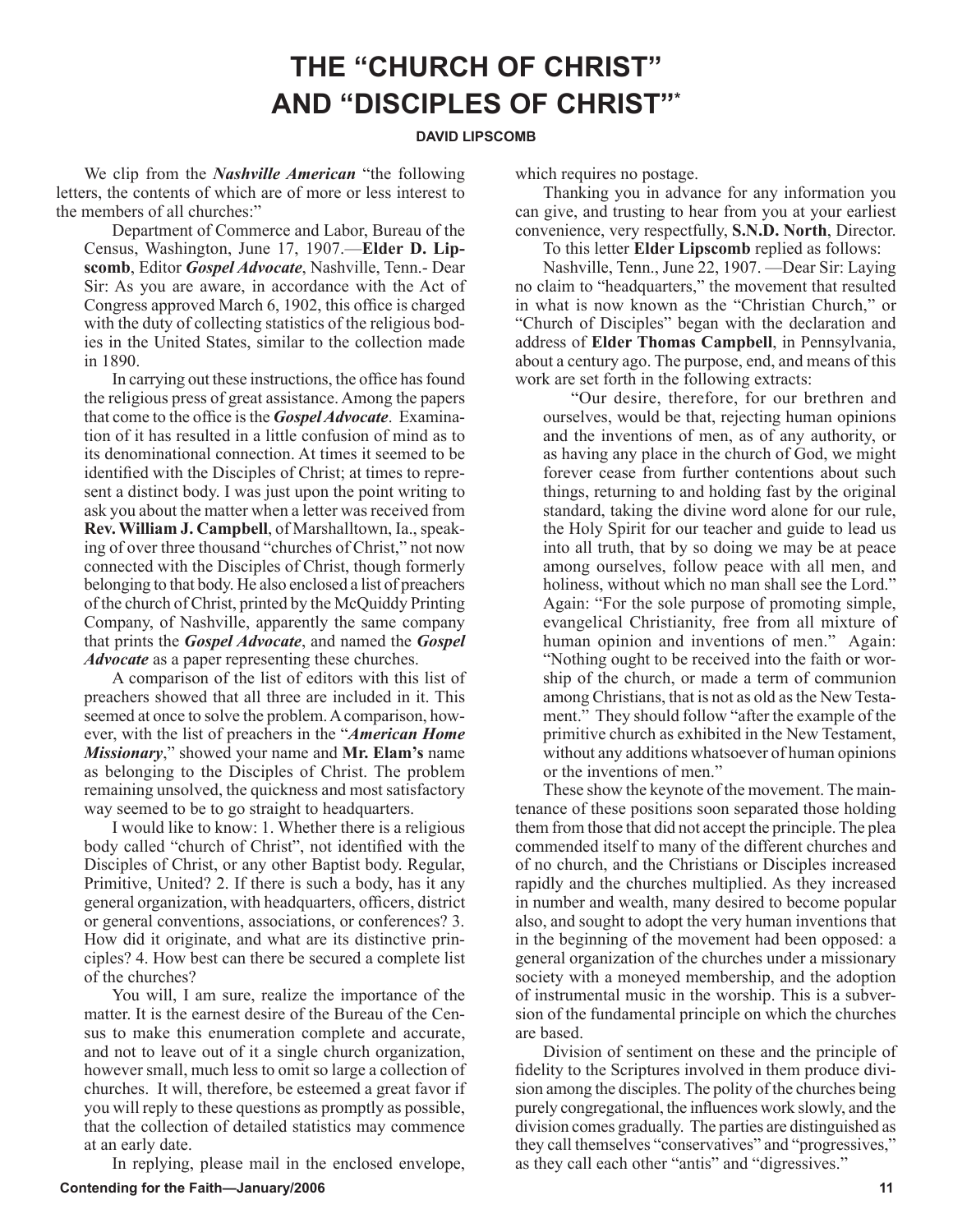In many places the differences have not as yet resulted in separation. There are some in the conservative churches in sympathy with the progressives who worship and work with the conservatives because they have no other church facilities. The reverse of this is also true. Many of the conservatives are trying to appropriate the name "churches of Christ" to distinguish themselves from "Christian or Disciples' Churches." But the latter in all their publications and the proceedings of their conventions call themselves "churches of Christ"— moved, possible, by the desire to head off the effort of the other party to appropriate the name as distinctive.

The progressives, through their society organizations, gather and publish statistics that make a show. But they claim not over half of the churches — in all about twelve thousand — as working with them. They claim, and it is probably true, that a number who do not object to their methods fail through indifference to work with them. In a number of churches a few members work with the progressives, a larger number refuse to do it. Yet, the church in which only a few members act with the society is counted as one of them. Their officials in gathering statistics magnify the number of members which work with them, minify those opposing them. So in Tennessee, where the churches generally oppose all innovations upon the primitive order, they report in their statistics about five hundred and fifty churches and fifty thousand members. I have a list of about eight hundred churches in the State, with thirty-five of the ninety-six counties unreported. These thirty-five counties are sparsely populated mountain counties, with not many churches, still there are near nine hundred churches in the State. The number of members would be a guess. Of these churches, about one hundred work with the progressives.

While the progressives oppose and refuse to have conservative preachers preach in their houses and to their congregations, and seek to divide and break up the churches they cannot control, and gain possession of their property, yet, for the sake of denominational show they publish in their yearbooks all the members, preachers, and churches of the conservatives as one with themselves. It is just to say, too, that the conservatives discourage the churches having a progressive preacher to preach for them, as calculated to lead them from fidelity to the word of God and to introduce discord and division among them; but they never publish their preachers or churches as one with them, as the list of preachers you have shows.

With this statement, much of which you may think needless, I answer: 1. There is a distinct people taking the word of God as their only and sufficient rule of faith, calling their churches "churches of Christ," or "churches of God," distinct and separate in name, work, and rule of faith from all other bodies or peoples. 2. They are purely congregational and independent in their polity and work, so have no general meetings or organizations of any kind. 3. Their aim is to unite all professed Christians "in the sole purpose of promoting simple, evangelical Christianity as God reveals it in the Scriptures, free from all human opinions and inventions of men." 4. Owing to these differences still at work among the churches, there is more or less demoralization in many churches as to how they stand and what their numbers are. I know of no way to obtain the statistics desired other than to get the addresses of the different churches and address a circular asking the number of each church.

These disciples have separated from the "Christian Churches" that grew out of the effort to restore pure primitive Christianity, by remaining true to the original purpose and the principles needful to develop it while these churches have departed from this end and have set aside the principles of fidelity to the word of God as the only and sufficient rule of faith and practice for Christians. This seems to give as correct an idea of the facts concerning these churches as I can give. I will cheerfully assist in any way in my power in gaining correct information of these churches. Respectfully, **David Lipscomb**.

\**Gospel Advocate*, Vol. XLIX, No. 29, July 18, 1907, p. 457.

-Deceased-

## **MOSES E. LARD WRITES ABOUT THE USE OF MECHANICAL INSTRUMENTS OF MUSIC IN THE WORSHIP OF GOD**

#### **J. E. Choate and William Woodson**

In 1864 **Moses E. Lard** strongly objected to the use of mechanical instruments of music in the worship of God. He wrote:

The day on which a church sets up an organ in its house is the day on which it reaches the first station on the road to apostasy. From this it would proceed to other innovations; and the work of innovation once fairly commenced, no stop can be put to it till ruin ensues.<sup>1</sup>

In 1867, while considering mechanical instrumental music in worship to God in the light of the Bible, **Lard** accurately predicted the impact of its use on the unity of the church. On this mater he wrote:

The question of instrumental music in the churches of Christ involves a great and sacred principle. But for this the subject is not worthy of one thought at the hands of a child of God. That principle is the right of man to introduce innovations into the prescribed worship of God. That right we utterly deny. The advocates of instrumental music affirm it. That makes the issue. As sure as the Bible is a divine Book we are right and they are wrong. Time and facts will prove the truth of this. The churches of Christ will be wrecked the day the adverse side triumphs and I live in fear that it will do it.<sup>2</sup>

#### **ENDNOTES**

1. Moses E. Lard, "Instrumental Music in Churches and Dancing," Lard's Quarterly I, No. 3 (March 1864):332. As quoted in J. E. Choate and William Woodson, *Sounding Brass and Clanging Cymbals* (Williams Printing, Nashville, Tennessee, 1991), p 23.

2. Moses E. Lard, "Dr. Christopher's Article," Lard's Quarterly 4, No. 4 (October 1867): 368). As quoted in J. E. Choate and William Woodson, *Sounding Brass and Clanging Cymbals* (Williams Printing, Nashville, Tennessee, 1991), pp. 141, 142.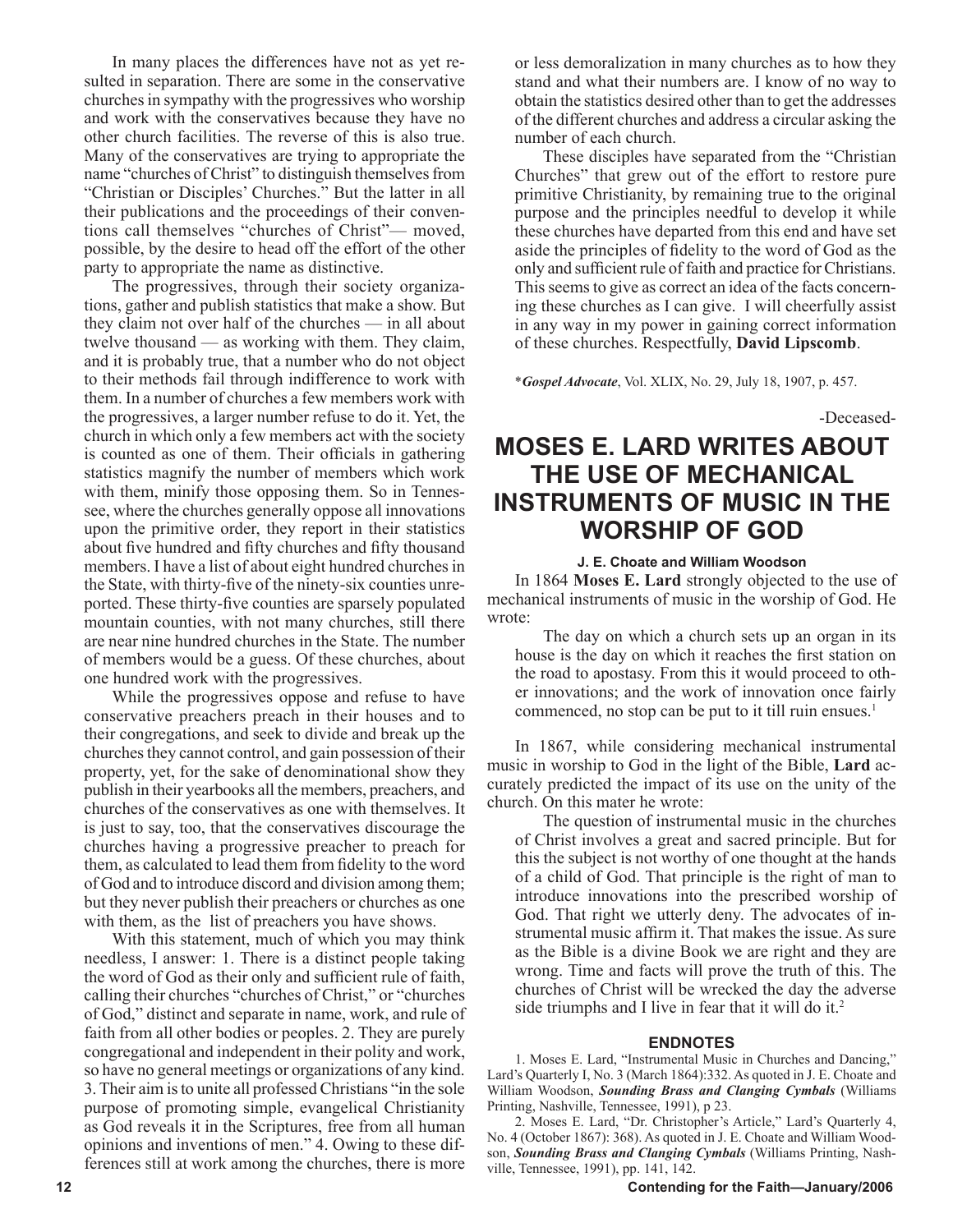# **INDEX** *CONTENDING FOR THE FAITH* **VOLUME XXXVI / 2005**

David P. Brown, *Editor* (**INDEX** prepared by Leon D. Schrei)

## AUTHOR AND TOPICAL INDEX

#### **Ad Hominem**

Brown, David P. – "Dodging Brethren", (June): 2.

Brown, David P. – Bidding Farewell To 2005, (November / December): 2.

#### **Animals**

Sweeton, Jeff – The Chicken, (March): 13.

#### **Attitude**

Light, Michael – Attitude And Eternity, (May): 7.

#### **Apologetics**

Light, Michael – Did Adam And Eve Have Bellybuttons?, (March): 4.

Sweeton, Jeff – The Chicken, (March): 13.

#### **Apologetics Press**

Brewer, Jerry C. – Shall We Support Apologetics Press "…That Good May Come"?, (November / December): 1.

Brown, David P. – A Medley Of Matters, (June): 5.

Brown, David P. – Correspondence Between Beall and Thompson, (August): 15.

Brown, David P. – The Kent Bailey – Tom Hicks Email Exchange With Closing Observations By Dub McClish, (September): 14.

Cohn, Kenneth D. – Evaluation Of Apologetics Press, (June): 4.

McClish, Dub – McClish's Work Report, (September): 6.

#### **Archeology**

Litke, Gene – The Walls of Jericho, (July): 16.

#### **Arrogance**

Brown, David P. – The Parson's Nose, (August): 2.

#### **Assistant Editorial**

Light, Michael – How Do We Know There Are Five Acts And Only Five Acts Of Worship?, (January): 5.

Light, Michael – Look In The Mirror, (February): 5.

Light, Michael – Did Adam And Eve Have Bellybuttons?, (March): 4.

Light, Michael – Attitude And Eternity, (May): 7.

Light, Michael – The Sin of Instrumental Music, (July): 7.

#### **Authority**

Hackworth, Noah – "I Don't See Anything Wrong With It?", (January): 11.

Whitacre, Rob L. – "It Is Not In Man", (April): 17.

#### **Autonomy**

Jones, David B. – "Is It Any Of Our Business What Goes On Elsewhere?", (November / December): 19.

#### **Bailey, Kent**

Brown, David P. – The Kent Bailey – Tom Hicks Email Exchange With Closing Observations By Dub McClish, (September): 14.

#### **Balance**

McClish, Dub – The Sudden And Curious Emphasis On "Balance", (November / December): 23.

#### **Baptism**

Smith, David B. – "A Few Thoughts About Christian Church Baptism", (March): 14.

#### **Beall, Ralph**

Brown, David P. – Correspondence Between Beall and Thompson, (August): 15.

#### **Benevolence**

Brown, David P. – Faithful Gospel Preacher, Tim Kidwell Needs Our Help, (March): 2.

#### **Berard, Bob**

Brown, David P. – A Medley Of Matters, (June): 5.

#### **Boren, Maxie**

Brown, David P. – "Elder Evaluation And The Brown Trail Church Of Christ, (October): 2. **Brotherhood** Jones, David B. – "Is It Any Of Our Business What Goes On Elsewhere?", (November / December): 19.

#### **Brown Trail Church Of Christ**

Brown, David P. – A Medley Of Matters, (June): 5.

Brown, David P. – Dave Miller's Position on Re-evaluation and Reaffirmation of Elders Preached By Him at the Brown

**Contending for the Faith —January/2006 13**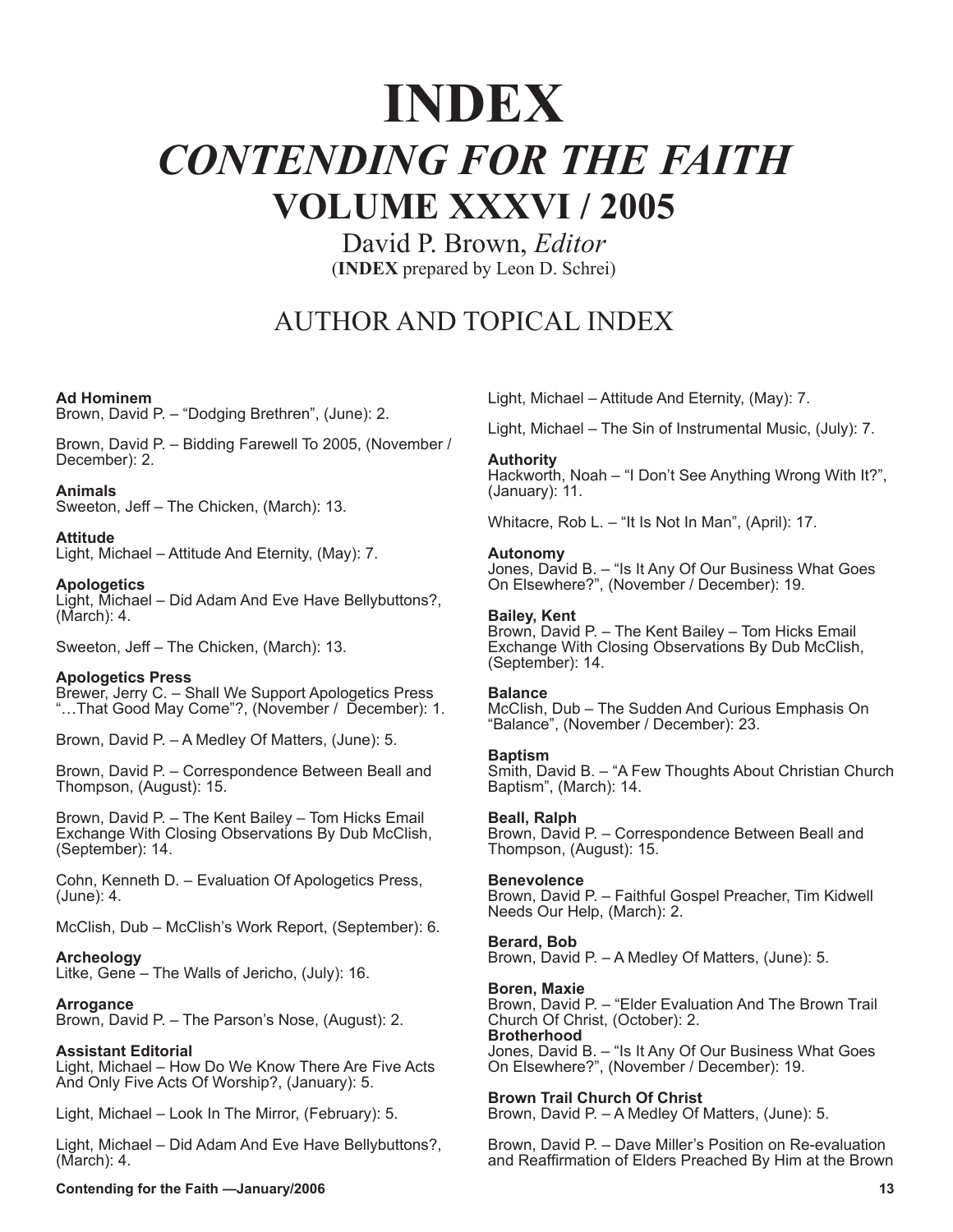Trail Church Building on the Morning of April 8, 1990, (August): 10.

Brown, David P. – Bert Thompson Wrote: "I Had Not A Clue About What Was Going On At Brown Trail", (August): 19.

Brown, David P. – "Elder Evaluation And The Brown Trail Church Of Christ, (October): 2.

Watson, David B. – A Response To Dave Miller's "REPLY", (November / December): 12.

## **Brumback, Rick**

Brown, David P. – We Have Come A Long Way—From "Knuckleheads" To "Toxic Loyalty Circle", (September): 1.

### **Calhoun Church of Christ**

Elders, Northside church of Christ - Open Letter, (November / December): 18.

### **Calvinism**

Beard, Kevin D. – A Brief Examination Of Calvin's TULIP, (March): 10.

Denham, Daniel – Calvin's Quandary, (May): 16.

## **Cartoonist**

Brown, David P. – Cline Named Cartoonist For *CFTF*, (January): 4.

Cline, Steven D. – The Liberal's Jekyll And Hyde Personality, (January): 4.

Cline, Steve D. – Church Member…Is This You?, (February): 18.

Cline, Steven D. – You Do Not Have To Be A Detective To Understand The Mystery Of God's Word, (March): 9.

Eskew, Victor M. – The Spirit Of Compromise, (April): 10.

Cline, Steven D. – The Church Cry-Baby, (June): 15.

Cline, Steven D. – Problem Church Members (And Biblical Solutions), (July): 9.

#### **Cates, Annette**

Brown, David P. – Annette Cates And CFTF, (September): 9.

## **Cates, Curtis**

Bailey, Kent – One May Be Essentially Wrong Without Being Totally Wrong, (November / December): 32. Brown, David P. – We Have Come A Long Way—From "Knuckleheads" To "Toxic Loyalty Circle", (September): 1.

Brown, David P. – Annette Cates And CFTF, (September):  $\Omega$ 

Brown, David P. – The "Ill-Logic" Of Curtis Cates, (September): 13.

Brown, David P. – The Kent Bailey – Tom Hicks Email Exchange With Closing Observations By Dub McClish, (September): 14.

Brown, David P. – TGJ Board's Statement To McClish And Watson – Hatcher's Resignations E-mail To TGJ Board, And His Apology To McClish, Watson And Others, (September): 17.

McClish, Dub – McClish's Work Report, (September): 6.

Brown, David P. – "I Can Assure You That TGJ Board Had Done No 'Writing On The Wall'", (October): 1.

Watson, David B. – A Response To Dave Miller's "REPLY", (November / December): 12.

### **Chambers, Everett**

Brown, David P. – Examining Another False Doctrine On Marriage, Divorce and Remarriage, (August): 6.

### **Chesser, Frank**

McClish, Dub – McClish's Work Report, (September): 6.

Brown, David P. – The "Ill-Logic" Of Curtis Cates, (September): 13.

Brown, David P. – TGJ Board's Statement To McClish And Watson – Hatcher's Resignations E-mail To TGJ Board, And His Apology To McClish, Watson And Others, (September): 17.

Watson, David B. – A Response To Dave Miller's "REPLY", (November / December): 12.

**Christian Church, The** Smith, David B. – "A Few Thoughts About Christian Church Baptism", (March): 14.

### **Cline, Steven D.**

Brown, David P. – Cline Named Cartoonist For *CFTF*, (January): 4.

#### **Compromise**

Cates, Annette B. – Looking For Loopholes, (July): 21.

Eskew, Victor M. – The Spirit Of Compromise, (April): 10.

#### **Confession**

Bailey, Kent – Four Specific Confessions, (July): 22.

## Bailey Kent – Sin And Its Consequences, (August): 22.

**Contrition**

**Consequences**

Cates, Annette B. – The Cross Of Contrition, (May): 20.

#### **Conversation**

McDaniel, Mike – Words Fitly Spoken, (January): 12.

## **Creation**

Light, Michael – Did Adam And Eve Have Bellybuttons?, (March): 4.

Sweeton, Jeff – The Chicken, (March): 13.

## **Crieve Hall Church Of Christ**

Brown, David P. – A Medley Of Matters, (June): 5.

#### **Cronkite, Walter**

Brown, David P. – Who's Who Speakers And Performer At Freed-Hardeman University, (April): 19.

#### **Crowley, Stan**

Brown, David P. – Contradictory Answers To A Vital Question, (May): 2.

Brown, David P. – Annette Cates And CFTF, (September): 9.

**14 Contending for the Faith—January/2006** Kidwell, Tim – Do You Know Your Leaders?, (August): 5.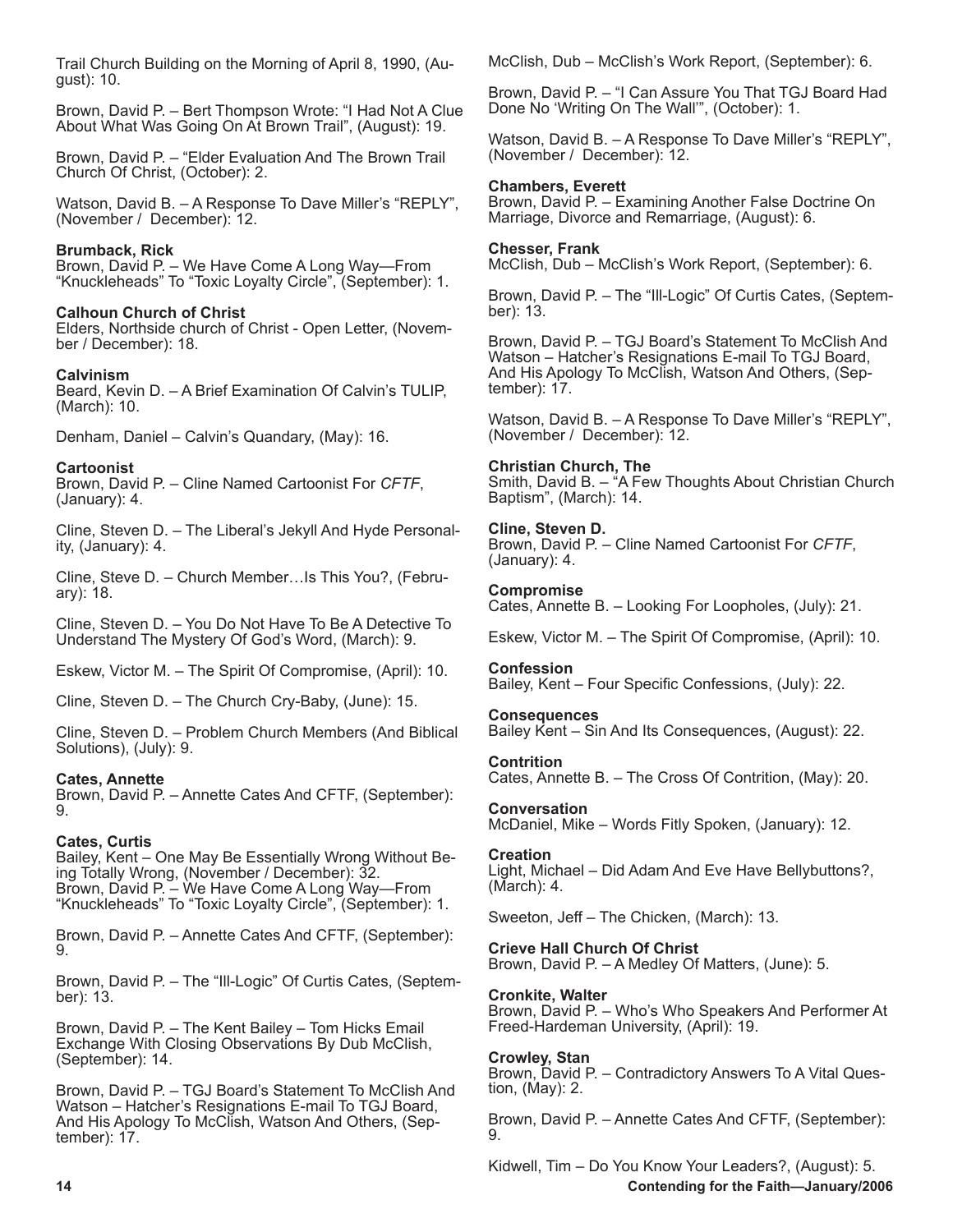#### **Da Vinci Code** Sweeton, Jeff – Behind The Code, (July): 20.

**Deaver, Mac** Brown, David P. – A Medley Of Matters, (June): 5.

McClish, Dub – New Congregation Begins In Denton, Texas, (September): 8.

**Decisions** Reagan, Lennie – The Fork In The Road, (July): 11.

**Demons** Cates, Andy – Demon Possession, (April): 17.

**Denton, Texas** McClish, Dub – New Congregation Begins In Denton, Texas, (September): 8.

**Discipleship** Cates, Daniel F. – Jacob's Ladder And Jesus, (February): 13.

Hackworth, Noah – "Teaching, Learning And Growing", (February): 16.

Light, Michael – Look In The Mirror, (February): 5.

Parker, Lynn – Bad Advice, (March): 7.

Weir, Marvin L. – And He Answered Not A Word, (March): 20.

**Discipline** Howton, Bob – Ignoramus, (March): 18.

**Division**

Bailey, Kent – Are We Going To Stand For Truth Or Play Politics, (September): 21.

**Divorce**

Jackson, Wayne – Divorce And Civil Law, (July): 1.

## **Editorial**

Brown, David P. – Set For The Defense Of The Gospel And New Ways To Spread It, (January): 2.

Brown, David P. – The Work In Indonesia, (February): 2.

Brown, David P. – Faithful Gospel Preacher, Tim Kidwell Needs Our Help, (March): 2.

Brown, David P. - A Little Leaven Is All The Devil Needs, (April): 2.

Brown, David P. – Where We Stand – Again, (May): 2.

Brown, David P. – Contradictory Answers To A Vital Ques- tion, (May): 2.

Brown, David P. – "Dodging Brethren", (June): 2.

Brown, David P. – If The Blind Lead The Blind, (July): 2.

Brown, David P. – The Parson's Nose, (August): 2.

Brown, David P. – "And They Answered Him Not A Word", (September): 2.

Brown, David P. – "Elder Evaluation And The Brown Trail Church Of Christ, (October): 2.

**Contending for the Faith—January/2006 15 Australian Content of the Content of the Faith—January/2006** 15 **15** Brown, David P. – Bidding Farewell To 2005, (November /

December): 2.

**Elders**

Camp, Franklin – Why I Appreciate Elders, (March): 16.

Jones, David B. – The Need For A Strong Eldership, (April): 1

**Elders, Re-evaluation of** Brown, David P. – "Elder Evaluation And The Brown Trail Church Of Christ, (October): 2.

Elders, Northside church of Christ - Open Letter, (November / December): 18.

Miller, Dave – Dave Miller's Position on Re-evaluation and Reaffirmation of Elders Preached By Him at the Brown Trail Church Building on the Morning of April 8, 1990, (August): 10.

Miller, Dave – A Statement From Brother Dave Miller, (November / December): 10. Watson, David B. – A Response To Dave Miller's "REPLY", (November / December): 12.

## **Elkins, Clark**

Vaughn, Paul – Clark Elkins Was A Valiant Soldier, (November / December): 31.

### **Family, The**

Cates, Annette B. – The Power Of The Pedestal, (March): 21.

### **Faithfulness**

Bentley, Martha C. – Follow The Clouds, (June): 21.

Brown, David P. – A Medley Of Matters, (June): 5.

Eaves, Thomas F. – Brotherhood Watchdogs?, (June): 18.

Parker, Lynn – Bad Advice, (March): 7.

Popejoy, Rick – A Cry To Arms, (June): 1.

## **Famine, Spiritual**

Bentley, Martha – A Famine In The Land, (September): 20.

## **Fellowship**

Brown, David P. – A Medley Of Matters, (June): 5.

Elders, Northside church of Christ - Open Letter, (November / December): 18.

Jones, David B. – "Is It Any Of Our Business What Goes On Elsewhere?", (November / December): 19.

Smith, Tim – Receive Him Not Neither Bid Him God Speed, (November / December): 16.

## **Freed-Hardeman University**

Brown, David P. – Who's Who Speakers And Performer At Freed-Hardeman University, (April): 19.

## **Front Page**

Wiggins, Stephen – The End Of The Law, (January): 1.

Summers, Gary W. – The Encyclopedia Of The Stone-Campbell Movement, (February): 1.

Summers, Gary W. – The *Christian Chronicle's* "Encyclopedia" Editorial, (March): 1.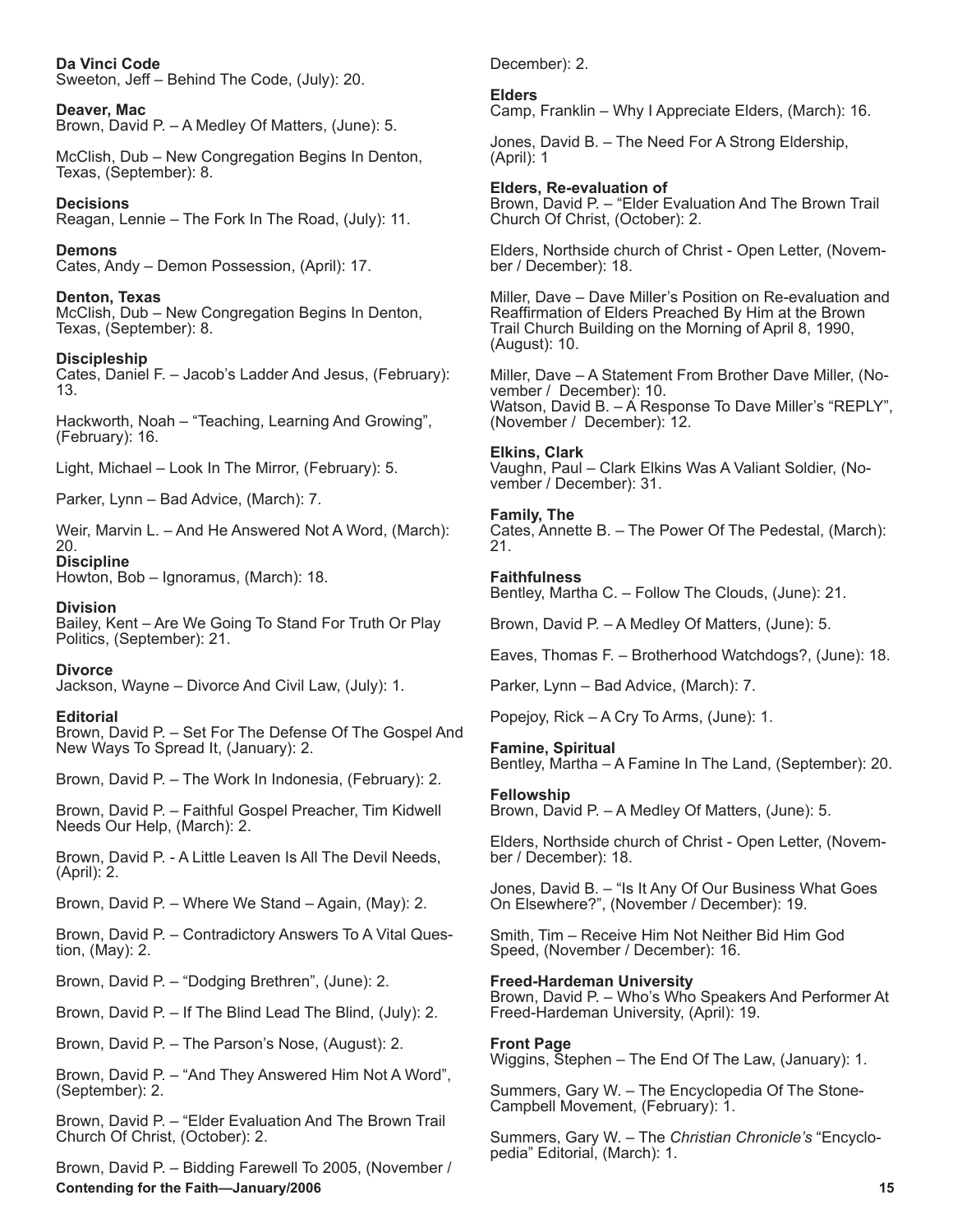Jones, David B. – The Need For A Strong Eldership, (April): 1

Lance, Mark – Shall We Just Bow Down To The Liberal Mind Set?, (May): 1.

Popejoy, Rick – A Cry To Arms, (June): 1.

Jackson, Wayne – Divorce And Civil Law, (July): 1.

Jackson, Wayne – What Is The "Fruit Of Repentance"?, (August): 1.

Brown, David P. – We Have Come A Long Way—From "Knuckleheads" To "Toxic Loyalty Circle", (September): 1.

Brown, David P. – "I Can Assure You That TGJ Board Had Done No 'Writing On The Wall'", (October): 1.

Brewer, Jerry C. – Shall We Support Apologetics Press "…That Good May Come"?, (November / December): 1.

## **God's Law v. Man's Law**

Brown, David P. - A Little Leaven Is All The Devil Needs, (April): 2.

Brown, David P. – Where We Stand, (April): 5.

## **Gospel Journal, The**

Brown, David P. – We Have Come A Long Way—From "Knuckleheads" To "Toxic Loyalty Circle", (September): 1.

Brown, David P. – "And They Answered Him Not A Word", (September): 2.

Brown, David P. – Annette Cates And CFTF, (September): 9.

Brown, David P. – The Kent Bailey – Tom Hicks Email Exchange With Closing Observations By Dub McClish, (September): 14.

Brown, David P. – TGJ Board's Statement To McClish And Watson – Hatcher's Resignations E-mail To TGJ Board, And His Apology To McClish, Watson And Others, (September): 17.

Brown, David P. – "I Can Assure You That TGJ Board Had Done No 'Writing On The Wall'", (October): 1.

McClish, Dub – McClish's Work Report, (September): 6.

McClish, Lavonne – Dear TGJ Board Members, (November / December): 28.

## **Grider, Barry**

Brown, David P. – The Parson's Nose, (August): 2.

Brown, David P. – We Have Come A Long Way—From "Knuckleheads" To "Toxic Loyalty Circle", (September): 1.

Brown, David P. – Annette Cates And CFTF, (September): 9.

Brown, David P. – "I Can Assure You That TGJ Board Had Done No 'Writing On The Wall'", (October): 1.

Watson, David B. – A Response To Dave Miller's "REPLY", (November / December): 12.

#### **Hatcher, Michael**

Brown, David P. – TGJ Board's Statement To McClish And

Watson – Hatcher's Resignations E-mail To TGJ Board, And His Apology To McClish, Watson And Others, (September): 17.

McClish, Dub – McClish's Work Report, (September): 6.

### **Hicks, Tommy**

Brown, David P. – We Have Come A Long Way—From "Knuckleheads" To "Toxic Loyalty Circle", (September): 1.

Brown, David P. – Annette Cates And CFTF, (September): 9.

Brown, David P. – The Kent Bailey – Tom Hicks Email Exchange With Closing Observations By Dub McClish, (September): 14.

Brown, David P. – TGJ Board's Statement To McClish And Watson – Hatcher's Resignations E-mail To TGJ Board, And His Apology To McClish, Watson And Others, (September): 17.

Brown, David P. – "I Can Assure You That TGJ Board Had Done No 'Writing On The Wall'", (October): 1.

### **Highland Church Of Christ**

Brown, David P. – A Medley Of Matters, (June): 5.

## **Holy Spirit, Direction Operation**

Brown, David P. – A Medley Of Matters, (June): 5.

### **Home, The**

Cates, Annette B. – The Power Of The Pedestal, (March): 21.

#### **Hypocrisy**

Brown, David P. – Bidding Farewell To 2005, (November / December): 2.

McClish, Dub – The Sudden And Curious Emphasis On "Balance", (November / December): 23.

#### **Ignorance**

Smithey, Priscilla – Lessons Learned from the Yellow Brick Road, (January): 14.

## **Immorality**

Brown, David P. – A Medley Of Matters, (June): 5.

## **Indonesia**

Brown, David P. – The Work In Indonesia, (February): 2.

Hatcher, Barry – Building For Bandar Lampung Congregation – Plan "B" Is Now In Effect, (February): 3.

#### **Jericho**

Litke, Gene – The Walls of Jericho, (July): 16.

#### **Jesus, The Christ**

Cates, Daniel F. – Jacob's Ladder And Jesus, (February): 13.

Jones, David B. – Was Jesus A Troublemaker?, (July): 13. **Jobe, Glenn** Brown, David P. – A Medley Of Matters, (June): 5.

## **John 3:16**

Curd, Bruce R. – Taking Another Look At John 3:16, (May): 14.

## **Jones, David B**

**16 Contending for the Faith—January/2006** Jones, David B. – "Is It Any Of Our Business What Goes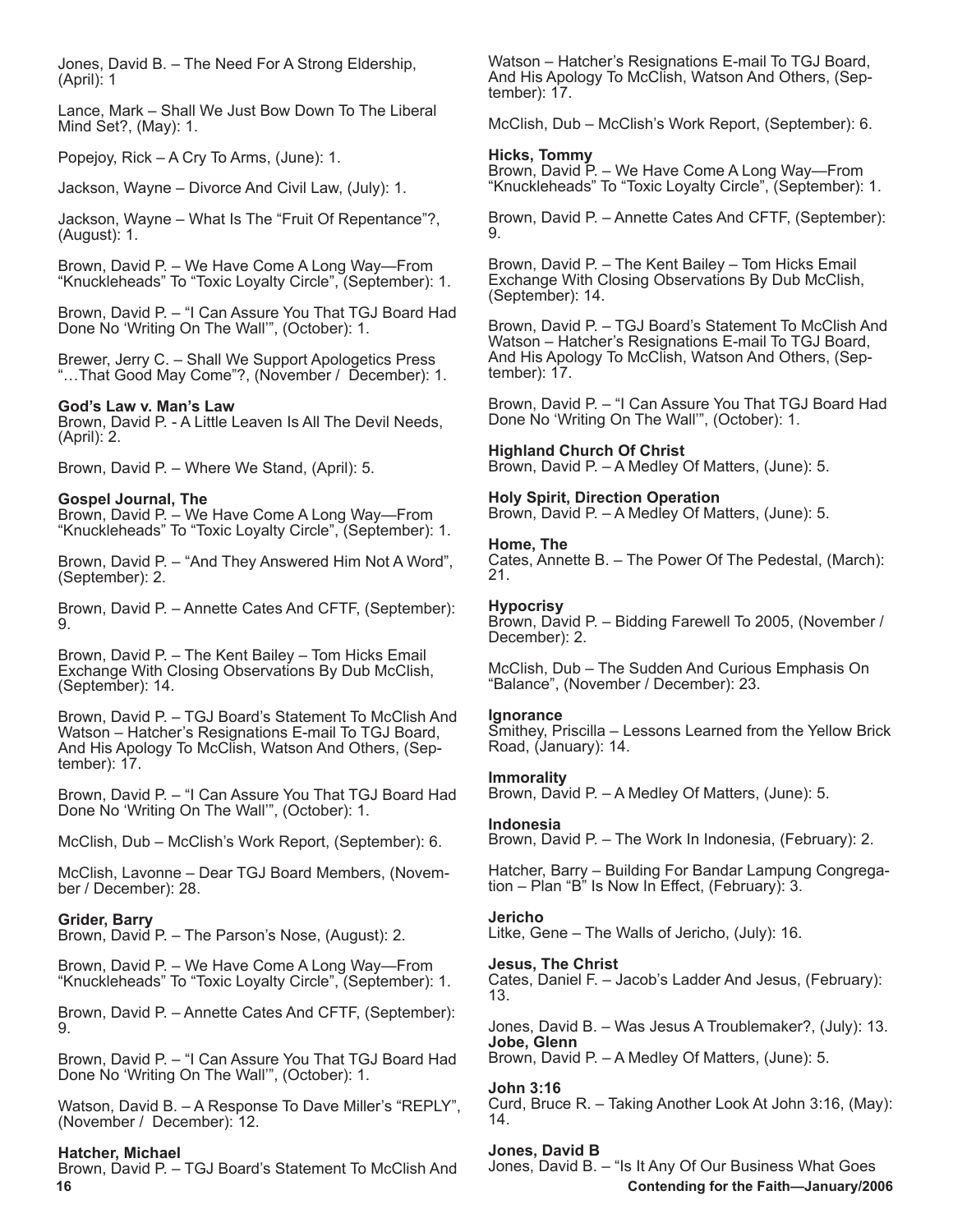On Elsewhere?", (November / December): 19. (See Editor's note preceding article).

#### **Josiah**

Cates, Curtis A. – Josiah – A Youth Who Served God, (March): 16.

#### **Kidwell, Tim**

Brown, David P. – Faithful Gospel Preacher, Tim Kidwell Needs Our Help, (March): 2.

#### **Last Word, The**

Bailey, Kent – The Fallacy Of Drawing The Wrong Conclusion, (May): 21.

Bailey, Kent – Four Specific Confessions, (July): 22.

Bailey Kent – Sin And Its Consequences, (August): 22.

Bailey, Kent – Are We Going To Stand For Truth Or Play Politics, (September): 21.

Bailey, Kent – The Lenoir City Survey, Curtis Cates, And Memphis School Of Preaching, (October): 22.

Bailey, Kent – One May Be Essentially Wrong Without Being Totally Wrong, (November / December): 32.

#### **Law, The Mosaic**

Wiggins, Stephen – The End Of The Law, (January): 1.

#### **Leadership**

Hartwigsen, Brock – "Get Thee Behind Me, Satan", (July): 12.

#### **Lectureship, Spring Bible**

Summers, Gary W. – Recommended Reading: *Morals-From God Or Man?*, (May): 12.

#### **Liberalism**

Brown, David P. – "Dodging Brethren", (June): 2.

Cates, Annette B. – The "Stone-Campbell" Movement, (February): 19.

Choate, J. E. – The Paradigms And Parameters Of Post- modern Theology, (February): 10.

Eskew, Victor M. – The Spirit Of Compromise, (April): 10.

Lance, Mark – Shall We Just Bow Down To The Liberal Mind Set?, (May): 1.

McClish, Dub – The Sudden And Curious Emphasis On "Balance", (November / December): 23.

Moore, Tom – The Troublemaker, (February): 17.

Moore, Tom – The Camel Swallowing Syndrome, (April): 21.

Silcox, Preston – Making Lists, (February): 22.

Summers, Gary W. – The Encyclopedia Of The Stone-Campbell Movement, (February): 1.

Summers, Gary W. – The *Christian Chronicle's* "Encyclo- pedia" Editorial, (March): 1.

Weir, Marvin L. – And He Answered Not A Word, (March): 20.

Weir, Marvin L. – Never Say, "We've Got The Truth, (May): 11.

#### **Liddell, Bobby**

Bailey, Kent – One May Be Essentially Wrong Without Being Totally Wrong, (November / December): 32.

#### **Logic**

Bailey, Kent – The Fallacy Of Drawing The Wrong Conclusion, (May): 21.

Brown, David P. – "Dodging Brethren", (June): 2.

**Marriage, Divorce, Remarriage** Boyd, James D. – "The Waiting Game", (June): 16.

Brown, David P. - A Little Leaven Is All The Devil Needs, (April): 2.

Brown, David P. – Where We Stand, (April): 5.

Brown, David P. – Where We Stand – Again, (May): 2.

Brown, David P. – Contradictory Answers To A Vital Ques- tion, (May): 2.

Brown, David P. – A Medley Of Matters, (June): 5.

Brown, David P. – Examining Another False Doctrine On Marriage, Divorce and Remarriage, (August): 6.

Jackson, Wayne – An "Unlawful" Relationship, (May): 7.

Jackson, Wayne – Divorce And Civil Law, (July): 1.

Kidwell, Tim – Do You Know Your Leaders?, (August): 5.

**McClish, Dub** Brown, David P. – The Parson's Nose, (August): 2.

Brown, David P. – The Kent Bailey – Tom Hicks Email Exchange With Closing Observations By Dub McClish, (September): 14.

Brown, David P. – TGJ Board's Statement To McClish And Watson – Hatcher's Resignations E-mail To TGJ Board, And His Apology To McClish, Watson And Others, (Sep- tember): 17.

Cohn, Kenneth D. and Buddy Roth – From The Elders Of The Spring Church Of Christ, (September): 6.

McClish, Dub – McClish's Work Report, (September): 6.

Brown, David P. – "I Can Assure You That TGJ Board Had Done No 'Writing On The Wall'", (October): 1.

#### **McDade, Gary**

Brown, David P. – Letter To Gary McDade Dated March 4, 2004, (November / December): 8.

#### **Meador, Joseph A.**

Brown, David P. – We Have Come A Long Way—From "Knuckleheads" To "Toxic Loyalty Circle", (September): 1.

Brown, David P. – Annette Cates And CFTF, (September): 9.

Brown, David P. – TGJ Board's Statement To McClish And Watson – Hatcher's Resignations E-mail To TGJ Board, And His Apology To McClish, Watson And Others, (September): 17.

#### **Contending for the Faith—January/2006** 17 **17**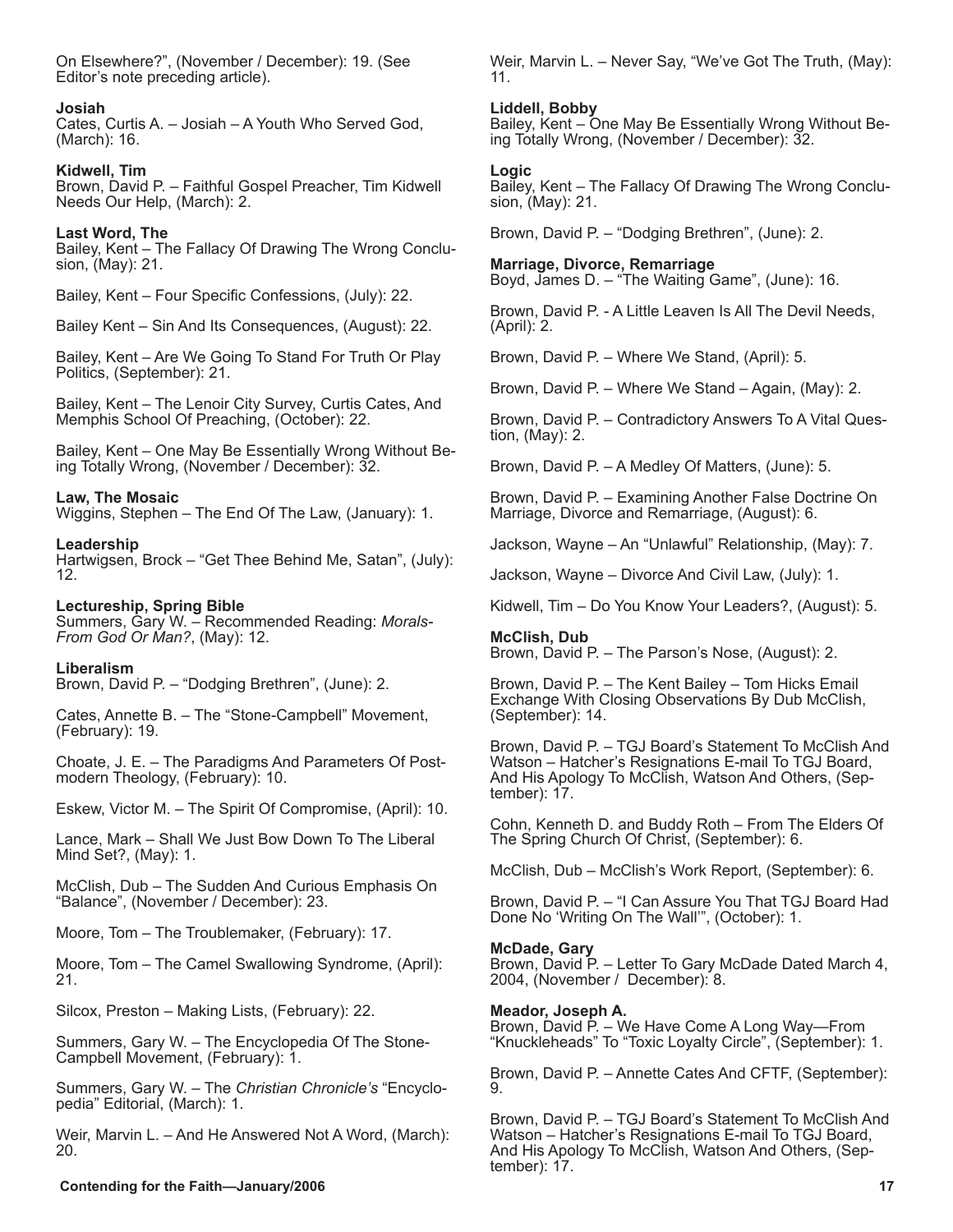Watson, David B. – A Response To Dave Miller's "REPLY", (November / December): 12.

#### **Memphis School of Preaching**

Elders, Lenoir City Church of Christ - Cover Letter Accompanying Questions For Memphis School Of Preaching, (October): 19.

Elders, Lenoir City Church of Christ – Survey To Memphis School Of Preaching From Lenoir City Church of Christ, (October): 19.

Bailey, Kent – The Lenoir City Survey, Curtis Cates, And Memphis School Of Preaching, (October): 22.

#### **Militancy**

Popejoy, Rick – A Cry To Arms, (June): 1.

#### **Miller, Dave**

Bailey, Kent – One May Be Essentially Wrong Without Being Totally Wrong, (November / December): 32.

Brewer, Jerry C. – Shall We Support Apologetics Press "…That Good May Come"?, (November / December): 1.

Brown, David P. – Examining Another False Doctrine On Marriage, Divorce and Remarriage, (August): 6.

Brown, David P. – Correspondence Between Beall and Thompson, (August): 15.

Brown, David P. – Annette Cates And CFTF, (September): 9.

Brown, David P. – The Kent Bailey – Tom Hicks Email Exchange With Closing Observations By Dub McClish, (September): 14.

Brown, David P. – "Elder Evaluation And The Brown Trail Church Of Christ, (October): 2.

Brown, David P. – Letter To Gary McDade Dated March 4, 2004, (November / December): 8.

Elders, Northside church of Christ - Open Letter, (Novem- ber / December): 18.

McClish, Dub – McClish's Work Report, (September): 6.

Miller, Dave – Dave Miller's Position on Re-evaluation and Reaffirmation of Elders Preached By Him at the Brown Trail Church Building on the Morning of April 8, 1990, (August): 10.

Miller, Dave – A Statement From Brother Dave Miller, (November / December): 10.

Watson, David B. – A Response To Dave Miller's "REPLY", (November / December): 12.

#### **Miracles**

Clarke, B. J. – Miraculous Gifts Today, (April): 15.

#### **Missionary Society**

Vaughn, Paul – The Division Noted Through Census Records, (September): 20.

#### **Missions**

Brown, David P. – The Work In Indonesia, (February): 2.

#### **Moore, John**

Brown, David P. – We Have Come A Long Way—From "Knuckleheads" To "Toxic Loyalty Circle", (September): 1.

#### **Morals**

Summers, Gary W. – Recommended Reading: *Morals-From God Or Man?*, (May): 12.

### **Mothers**

Taylor, Irene C. – A Gift From Mother, (May): 18.

#### **Motives**

Brown, David P. – "And They Answered Him Not A Word", (September): 2.

#### **Music, Instrumental**

Light, Michael – The Sin of Instrumental Music, (July): 7.

Summers, Gary – Is Instrumental Music In Worship Opinion?, (April): 7.

Vaughn, Paul – The Division Noted Through Census Records, (September): 20.

#### **Obedience**

Weir, Marvin L. – Can One Have A Relationship With Christ Without Obedience?, (April): 22.

#### **One Woman's Perspective**

Cates, Annette B. – The "Stone-Campbell" Movement, (February): 19.

Cates, Annette B. – The Power Of The Pedestal, (March): 21.

Cates, Annette B. – Looking For Loopholes, (July): 21.

Smithey, Priscilla – Lessons Learned from the Yellow Brick Road, (January): 14.

#### **Pearl Street Church Of Christ**

Brown, David P. – A Medley Of Matters, (June): 5.

McClish, Dub – New Congregation Begins In Denton, Texas, (September): 8.

#### **Pedophilia**

Clark, Cynthia – "When the Bough Breaks", (November / December): 30.

#### **Perversion, Sexual**

Brown, David P. – If The Blind Lead The Blind, (July): 2.

Clark, Cynthia – "When the Bough Breaks", (November / December): 30.

#### **Pharisees**

Moore, Tom – The Camel Swallowing Syndrome, (April): 21.

#### **Pluralism**

Reagan, Lennie – The Fork In The Road, (July): 11.

#### **Politics, Church**

Bailey, Kent – Are We Going To Stand For Truth Or Play Politics, (September): 21.

#### **Prayer**

Parramore, Dee – Four More Years, (February): 20.

#### **Preaching**

Goodpasture, B. C. – Here and There, (January): 7.

Hartwigsen, Brock – "Fair And Balanced", (March): 18.

## **18 Contending for the Faith—January/2006** Massey, Richard – The Danger Of Neglecting Fundamen-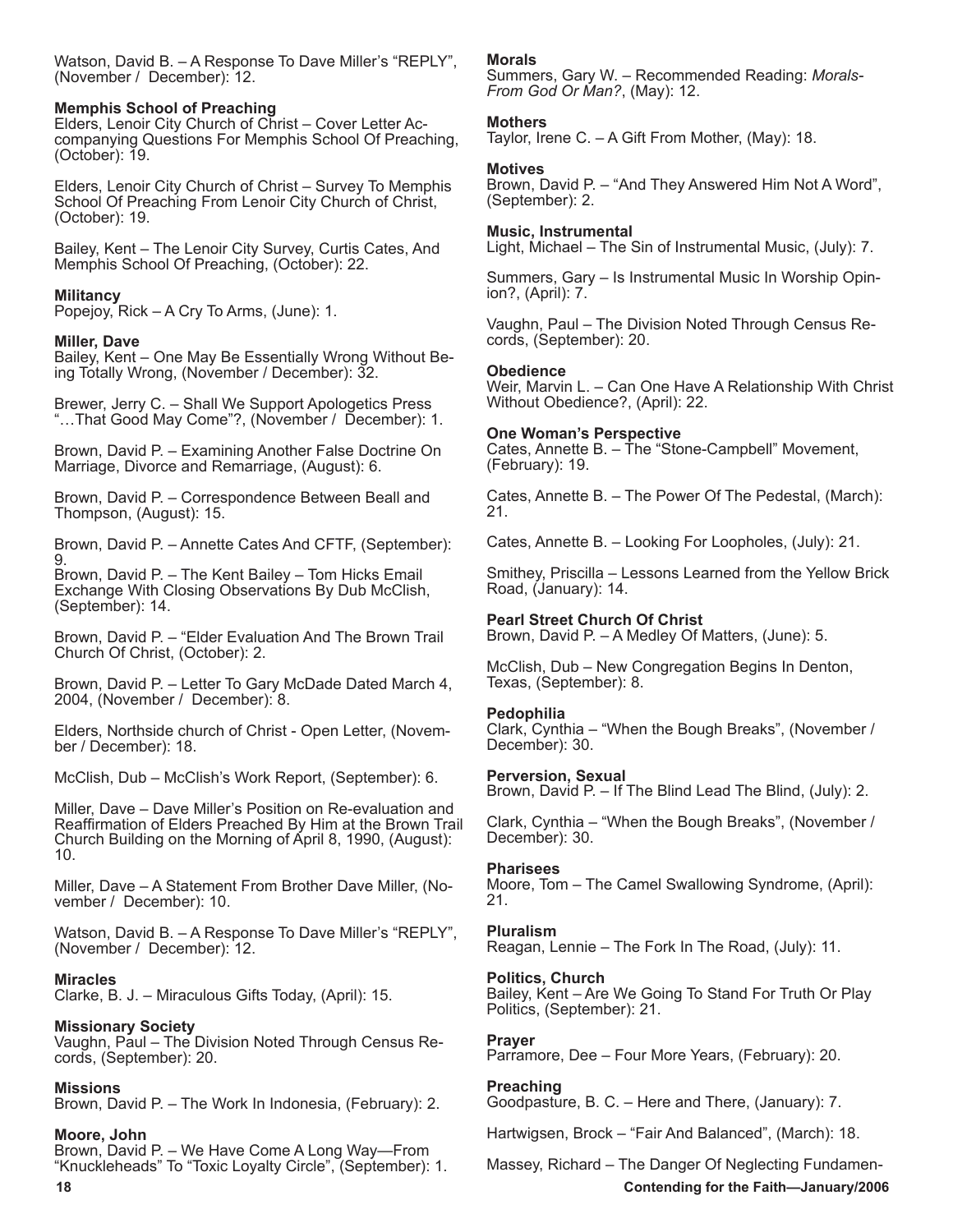tals, (March): 22.

Weir, Marvin L. – And He Answered Not A Word, (March): 20.

**Prosperity**

Moore, Tom – Forgetting God In Prosperity, (March): 17.

**Reasoning** Bailey, Kent – The Fallacy Of Drawing The Wrong Conclusion, (May): 21.

Brown, David P. – "Dodging Brethren", (June): 2.

**Redemption** Taylor, Robert R., Jr. – Keynotes Of Scripture And Their Relationship To God's Eternal Purpose In Christ, (April): 14.

**Repentance** Brown, David P. – The Parson's Nose, (August): 2.

Cates, Annette B. – The Cross Of Contrition, (May): 20.

Jackson, Wayne – What Is The "Fruit Of Repentance"?, (August): 1.

### **Restoration Movement**

Cates, Annette B. – The "Stone-Campbell" Movement, (February): 19.

Summers, Gary W. – The Encyclopedia Of The Stone-Campbell Movement, (February): 1.

Summers, Gary W. – The *Christian Chronicle's* "Encyclopedia" Editorial, (March): 1.

Vaughn, Paul – John Wright: A Powerful Influence For The Restoration In Indiana, (February): 21.

Vaughn, Paul – Heinousness Of Rejecting The Restoration Plea, (June): 19.

#### **Restoration Reflections**

Vaughn, Paul – John Wright: A Powerful Influence For The Restoration In Indiana, (February): 21.

Vaughn, Paul – The Division Noted Through Census Re- cords, (September): 20.

Vaughn, Paul – Clark Elkins Was A Valiant Soldier, (Novem- ber / December): 31.

## **Salvation**

Bailey, Kent – Four Specific Confessions, (July): 22.

Brown, David P. – A Medley Of Matters, (June): 5.

Cates, Daniel F. – Jacob's Ladder And Jesus, (February): 13.

#### **Satan**

Hartwigsen, Brock – "Get Thee Behind Me, Satan", (July): 12.

**Shannon Oaks Church of Christ** Brown, David P. – A Medley Of Matters, (June): 5.

**Sheffield Church Of Christ** Brown, David P. – A Medley Of Matters, (June): 5.

#### **Sin**

 **Contending for the Faith—January/2006 19** Bailey Kent – Sin And Its Consequences, (August): 22.

Cates, Annette B. – Hide And Seek, (June): 20.

**Singing** Sanderson, L.O. – Should Everyone Sing?, (July):19.

**Speech** McDaniel, Mike – Words Fitly Spoken, (January): 12.

**Spiritual Insights From Godly Women** Bentley, Martha – A Famine In The Land, (September): 20.

#### **Spiritual Sword**

Bailey, Kent – One May Be Essentially Wrong Without Being Totally Wrong, (November / December): 32.

Brown, David P. – Letter To Gary McDade Dated March 4, 2004, (November / December): 8.

#### **Teachers, False**

Clarke, B. J. – The Truth About False Teachers, (November / December): 21.

### **Teaching**

Hackworth, Noah – "Teaching, Learning And Growing", (February): 16.

Massey, Richard – The Danger Of Neglecting Fundamentals, (March): 22.

McClish, Dub – The Sudden And Curious Emphasis On "Balance", (November / December): 23.

### **Theology**

Choate, J. E. – The Paradigms And Parameters Of Postmodern Theology, (February): 10.

#### **Thompson, Bert**

Brewer, Jerry C. – Shall We Support Apologetics Press "…That Good May Come"?, (November / December): 1.

Brown, David P. – Correspondence Between Beall and Thompson, (August): 15.

Brown, David P. – Bert Thompson Wrote: "I Had Not A Clue About What Was Going On At Brown Trail", (August): 19.

Brown, David P. – Annette Cates And CFTF, (September): 9.

Brown, David P. – The Kent Bailey – Tom Hicks Email Exchange With Closing Observations By Dub McClish, (September): 14.

Cohn, Kenneth D. – Evaluation Of Apologetics Press, (June): 4.

McClish, Dub – McClish's Work Report, (September): 6.

#### **Trials**

Hartwiggsen, Brock - The Storms Of Life, (February): 14.

#### **Troublemaker** Jones, David B. – Was Jesus A Troublemaker?, (July): 13.

**Truth Internet Radio (TIR)**

Brown, David P. – Set For The Defense Of The Gospel And New Ways To Spread It, (January): 2.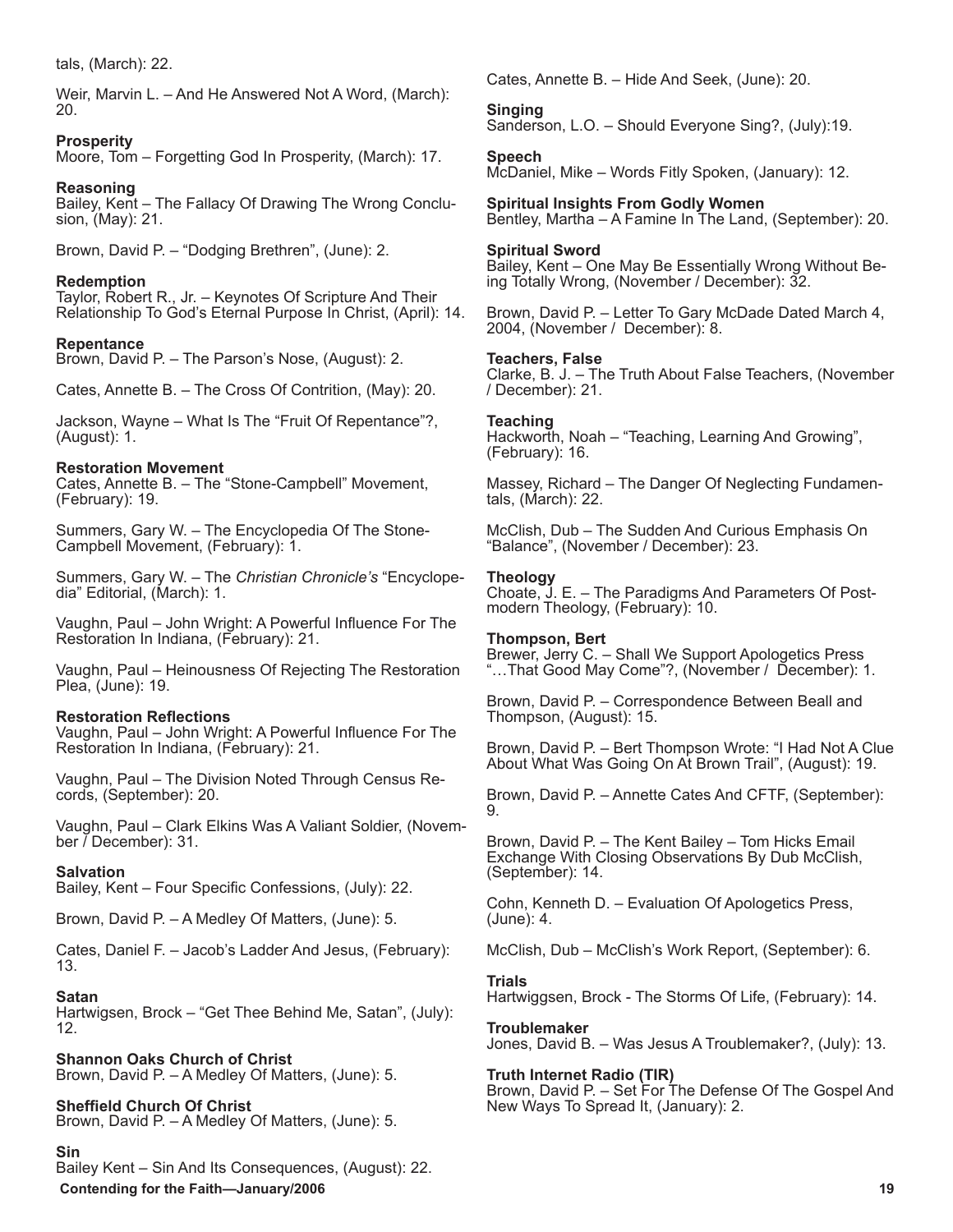### **Vigilance**

Weir, Marvin L. – The Sad Plight Of Blind And Ignorant Cowards For Watchmen, (February): 7.

## **Warnings**

McDaniel, Mike – Words Fitly Spoken, (January): 12.

**Watchmen** Weir, Marvin L. – The Sad Plight Of Blind And Ignorant

Cowards For Watchmen, (February): 7.

## **WindSong Church Of Christ**

Brown, David P. – A Medley Of Matters, (June): 5.

## **Women**

Cates, Annette B. – The Power Of The Pedestal, (March): 21.

Hoff, Douglas – May Women Speak In Bible Class?, (May): 10.

Murrell, Jerry – The Pope Got One Thing "Right", (May): 17.

## **Worship**

Hoff, Douglas – May Women Speak In Bible Class?, (May): 10.

Light, Michael – How Do We Know There Are Five Acts And Only Five Acts Of Worship?, (January): 5.

Light, Michael – The Sin of Instrumental Music, (July): 7.

Hartwigsen, Brock – "Get Thee Behind Me, Satan", (July): 12.

Sanderson, L.O. – Should Everyone Sing?, (July):19.

Silcox, Preston – Making Lists, (February): 22.

Summers, Gary – Is Instrumental Music In Worship Opinion?, (April): 7.

## **Worship, All Of Life Is**

Silcox, Preston – Making Lists, (February): 22.

## **Worship, Attendance At**

Parker, Lynn – Bad Advice, (March): 7.

## **Youth**

Cates, Curtis A. – Josiah – A Youth Who Served God, (March): 16.

## **Authors**

Bailey, Kent – The Fallacy Of Drawing The Wrong Conclusion, (May): 21.

Bailey, Kent – Four Specific Confessions, (July): 22.

Bailey Kent – Sin And Its Consequences, (August): 22.

Bailey, Kent – Are We Going To Stand For Truth Or Play Politics, (September): 21.

Bailey, Kent – The Lenoir City Survey, Curtis Cates, And Memphis School Of Preaching, (October): 22.

Bailey, Kent – One May Be Essentially Wrong Without Be- ing Totally Wrong, (November / December): 32.

Beard, Kevin D. – A Brief Examination Of Calvin's TULIP,

(March): 10.

Bentley, Martha C. – Follow The Clouds, (June): 21.

Bentley, Martha – A Famine In The Land, (September): 20.

Boyd, James D. – "The Waiting Game", (June): 16.

Brewer, Jerry C. – Shall We Support Apologetics Press "…That Good May Come"?, (November / December): 1.

Brown, David P. – Set For The Defense Of The Gospel And New Ways To Spread It, (January): 2.

Brown, David P. – Cline Named Cartoonist For *CFTF*, (January): 4.

Brown, David P. – The Work In Indonesia, (February): 2.

Brown, David P. – Faithful Gospel Preacher, Tim Kidwell Needs Our Help, (March): 2.

Brown, David P. - A Little Leaven Is All The Devil Needs, (April): 2.

Brown, David P. – Where We Stand, (April): 5.

Brown, David P. – Who's Who Speakers And Performer At Freed-Hardeman University, (April): 19.

Brown, David P. – Where We Stand – Again, (May): 2.

Brown, David P. – Contradictory Answers To A Vital Question, (May): 2.

Brown, David P. – "Dodging Brethren", (June): 2.

Brown, David P. – A Medley Of Matters, (June): 5.

Brown, David P. – If The Blind Lead The Blind, (July): 2.

Brown, David P. – The Parson's Nose, (August): 2.

Brown, David P. – Examining Another False Doctrine On Marriage, Divorce and Remarriage, (August): 6.

Brown, David P. – Dave Miller's Position on Re-evaluation and Reaffirmation of Elders Preached By Him at the Brown Trail Church Building on the Morning of April 8, 1990, (August): 10.

Brown, David P. – Correspondence Between Beall and Thompson, (August): 15.

Brown, David P. – Bert Thompson Wrote: "I Had Not A Clue About What Was Going On At Brown Trail", (August): 19.

Brown, David P. – We Have Come A Long Way—From "Knuckleheads" To "Toxic Loyalty Circle", (September): 1.

Brown, David P. – "And They Answered Him Not A Word", (September): 2.

Brown, David P. – Annette Cates And CFTF, (September): 9.

Brown, David P. – The "Ill-Logic" Of Curtis Cates, (Septem- ber): 13.

Brown, David P. – The Kent Bailey – Tom Hicks Email Exchange With Closing Observations By Dub McClish,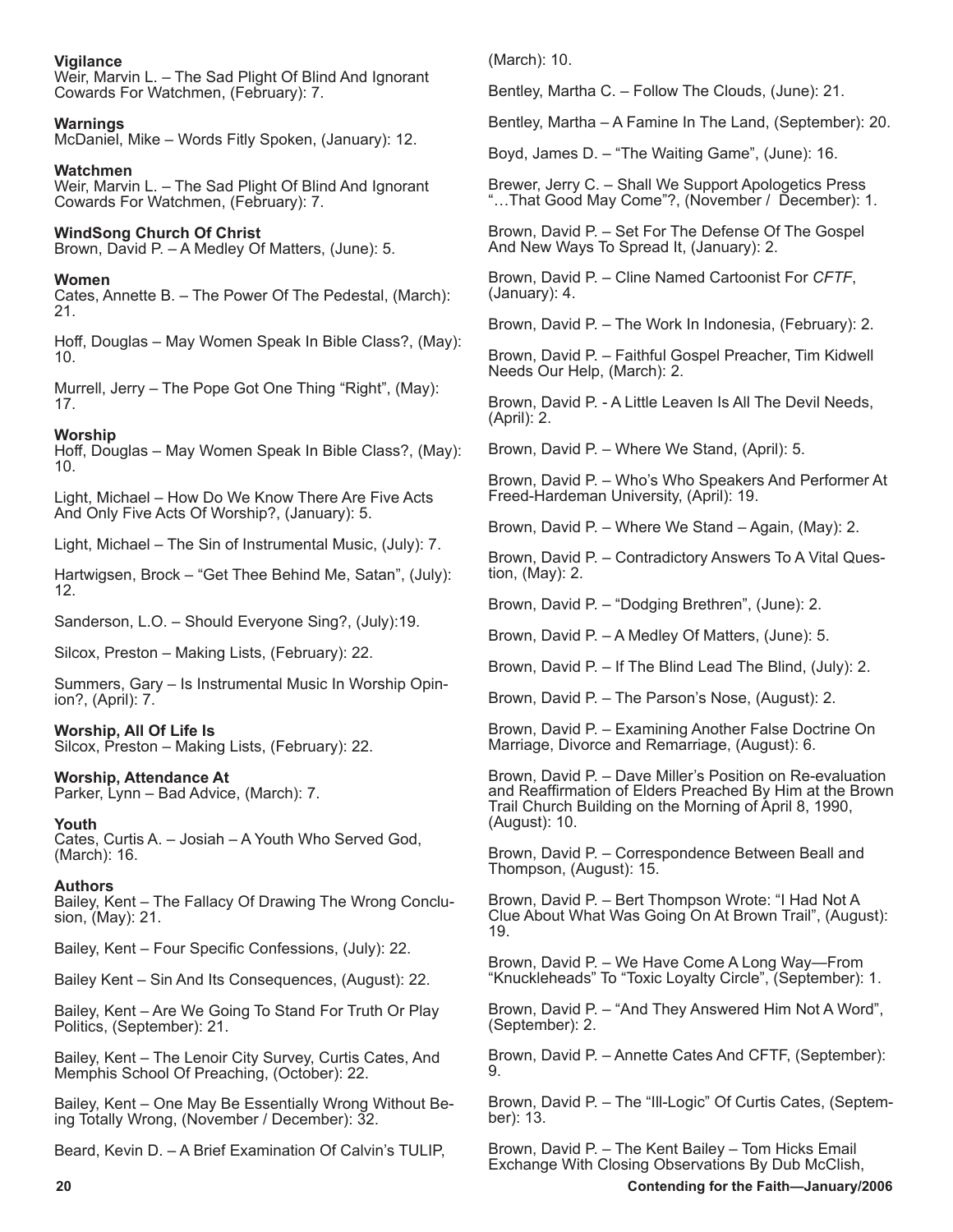(September): 14.

Brown, David P. – TGJ Board's Statement To McClish And Watson – Hatcher's Resignations E-mail To TGJ Board, And His Apology To McClish, Watson And Others, (September): 17.

Brown, David P. – "I Can Assure You That TGJ Board Had Done No 'Writing On The Wall'", (October): 1.

Brown, David P. – "Elder Evaluation And The Brown Trail Church Of Christ, (October): 2.

Brown, David P. – Bidding Farewell To 2005, (November / December): 2.

Brown, David P. – Letter To Gary McDade Dated March 4, 2004, (November / December): 8.

Camp, Franklin – Why I Appreciate Elders, (March): 16.

Cates, Andy – Demon Possession, (April): 17.

Cates, Annette B. – The "Stone-Campbell" Movement, (February): 19.

Cates, Annette B. – The Power Of The Pedestal, (March): 21.

Cates, Annette B. – The Cross Of Contrition, (May): 20.

Cates, Annette B. – Hide And Seek, (June): 20.

Cates, Annette B. – Looking For Loopholes, (July): 21.

Cates, Curtis A. – Josiah – A Youth Who Served God, (March): 16.

Cates, Daniel F. – Jacob's Ladder And Jesus, (February): 13.

Choate, J. E. – The Paradigms And Parameters Of Postmodern Theology, (February): 10.

Clark, Cynthia – "When the Bough Breaks", (November / December): 30.

Clarke, B. J. – Miraculous Gifts Today, (April): 15.

Clarke, B. J. – The Truth About False Teachers, (November / December): 21.

Cline, Steven D. – The Liberal's Jekyll And Hyde Personality, (January): 4.

Cline, Steve D. – Church Member…Is This You?, (February): 18.

Cline, Steven D. – You Do Not Have To Be A Detective To Understand The Mystery Of God's Word, (March): 9.

Cline, Steven D. – "Pierced", (April): 13.

Cline, Steven D. – The Church Cry-Baby, (June): 15.

Cline, Steven D. – Problem Church Members (And Biblical Solutions), (July): 9.

Cohn, Kenneth D. – Evaluation Of Apologetics Press, (June): 4.

 **Contending for the Faith—January/2006 21** Cohn, Kenneth D. and Buddy Roth – From The Elders Of

The Spring Church Of Christ, (September): 6.

Curd, Bruce R. – Taking Another Look At John 3:16, (May): 14.

Denham, Daniel – Calvin's Quandary, (May): 16.

Eaves, Thomas F. – Brotherhood Watchdogs?, (June): 18.

Elders, Lenoir City Church of Christ – Cover Letter Accompanying Questions For Memphis School Of Preaching, (October): 19.

Elders, Northside church of Christ - Open Letter, (November / December): 18.

Elders, Lenoir City Church of Christ – Survey To Memphis School Of Preaching From Lenoir City Church of Christ, (October): 19.

Eskew, Victor M. – The Spirit Of Compromise, (April): 10.

Goodpasture, B. C. – Here and There, (January): 7.

Hackworth, Noah – "I Don't See Anything Wrong With It?", (January): 11.

Hackworth, Noah – "Teaching, Learning And Growing", (February): 16.

Hartwiggsen, Brock - The Storms Of Life, (February): 14.

Hartwigsen, Brock – "Fair And Balanced", (March): 18.

Hartwigsen, Brock – "Get Thee Behind Me, Satan", (July): 12.

Hatcher, Barry – Building For Bandar Lampung Congregation – Plan "B" Is Now In Effect, (February): 3.

Hoff, Douglas – May Women Speak In Bible Class?, (May): 10.

Howton, Bob – Ignoramus, (March): 18.

Jackson, Wayne – An "Unlawful" Relationship, (May): 7.

Jackson, Wayne – Divorce And Civil Law, (July): 1.

Jackson, Wayne – What Is The "Fruit Of Repentance"?, (August): 1.

Jones, David B. – The Need For A Strong Eldership, (April): 1

Jones, David B. – Was Jesus A Troublemaker?, (July): 13.

Jones, David B. – "Is It Any Of Our Business What Goes On Elsewhere?", (November / December): 19.

Kidwell, Tim – Do You Know Your Leaders?, (August): 5.

Lance, Mark – Shall We Just Bow Down To The Liberal Mind Set?, (May): 1.

Light, Michael – How Do We Know There Are Five Acts And Only Five Acts Of Worship?, (January): 5.

Light, Michael – Look In The Mirror, (February): 5.

Light, Michael – Did Adam And Eve Have Bellybuttons?, (March): 4.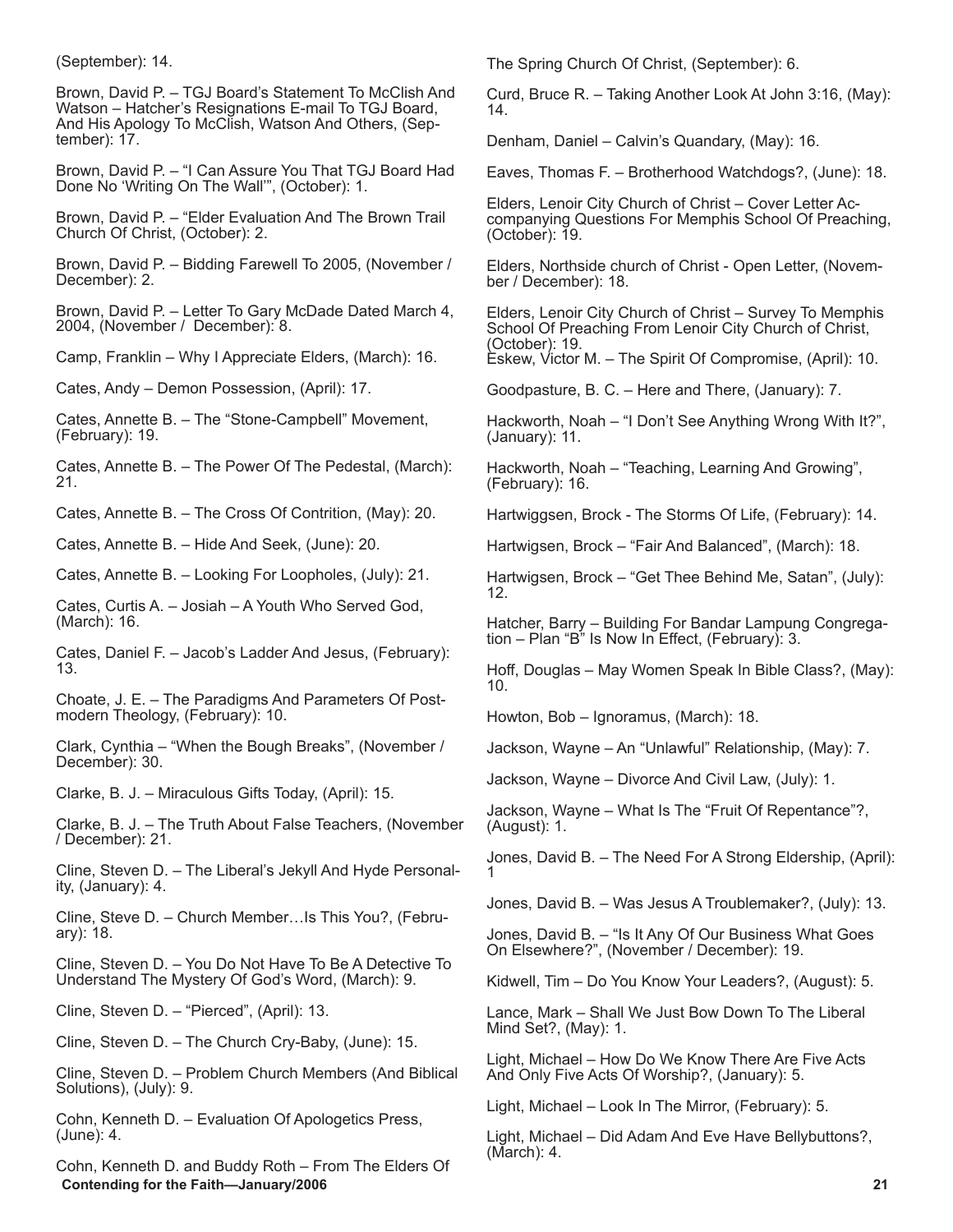Light, Michael – Attitude And Eternity, (May): 7.

Light, Michael – The Sin of Instrumental Music, (July): 7.

Litke, Gene – The Walls of Jericho, (July): 16.

Massey, Richard – The Danger Of Neglecting Fundamentals, (March): 22.

McClish, Dub – McClish's Work Report, (September): 6.

McClish, Dub – New Congregation Begins In Denton, Texas, (September): 8.

McClish, Dub – The Sudden And Curious Emphasis On "Balance", (November / December): 23.

McClish, Lavonne – Dear TGJ Board Members, (November / December): 28.

McDaniel, Mike – Words Fitly Spoken, (January): 12.

Miller, Dave – Dave Miller's Position on Re-evaluation and Reaffirmation of Elders Preached By Him at the Brown Trail Church Building on the Morning of April 8, 1990, (August): 10.

Miller, Dave – A Statement From Brother Dave Miller, (November / December): 10.

Moore, Tom – The Troublemaker, (February): 17.

Moore, Tom – Forgetting God In Prosperity, (March): 17.

Moore, Tom – The Camel Swallowing Syndrome, (April): 21.

Murrell, Jerry – The Pope Got One Thing "Right", (May): 17.

Parker, Lynn – Bad Advice, (March): 7.

Parramore, Dee – Four More Years, (February): 20.

Popejoy, Rick – A Cry To Arms, (June): 1.

Reagan, Lennie – The Fork In The Road, (July): 11.

Sanderson, L.O. – Should Everyone Sing?, (July):19.

Silcox, Preston – Making Lists, (February): 22.

Smith, David B. – "A Few Thoughts About Christian Church Baptism", (March): 14.

Smith, Tim – Receive Him Not Neither Bid Him God Speed, (November / December): 16.

Smithey, Priscilla – Lessons Learned from the Yellow Brick Road, (January): 14.

Sweeton, Jeff – The Chicken, (March): 13.

Sweeton, Jeff – Behind The Code, (July): 20.

Summers, Gary W. – The Encyclopedia Of The Stone-Campbell Movement, (February): 1.

Summers, Gary W. – The *Christian Chronicle's* "Encyclopedia" Editorial, (March): 1.

Summers, Gary – Is Instrumental Music In Worship Opin-

ion?, (April): 7.

Summers, Gary W. – Recommended Reading: *Morals-From God Or Man?*, (May): 12.

Taylor, Irene C. – A Gift From Mother, (May): 18.

Taylor, Robert R., Jr. – Keynotes Of Scripture And Their Relationship To God's Eternal Purpose In Christ, (April): 14.

Vaughn, Paul – John Wright: A Powerful Influence For The Restoration In Indiana, (February): 21.

Vaughn, Paul – Heinousness Of Rejecting The Restoration Plea, (June): 19.

Vaughn, Paul – The Division Noted Through Census Records, (September): 20.

Vaughn, Paul – Clark Elkins Was A Valiant Soldier, (November / December): 31.

Watson, David B. – A Response To Dave Miller's "REPLY", (November / December): 12.

Weir, Marvin L. – The Sad Plight Of Blind And Ignorant Cowards For Watchmen, (February): 7.

Weir, Marvin L. – And He Answered Not A Word, (March): 20.

Weir, Marvin L. – Can One Have A Relationship With Christ Without Obedience?, (April): 22.

Weir, Marvin L. – Never Say, "We've Got The Truth, (May): 11.

Whitacre, Rob L. – "It Is Not In Man", (April): 17.

Wiggins, Stephen – The End Of The Law, (January): 1.

## **PROGRESS\***

#### **R. L. WHITESIDE**

Recently I heard a man, a Baptist preacher, make a short talk over the radio on progress. He spoke of what some people called progress—always going on, advancing. But he said that to make real progress we sometimes had to go back; and he used the prodigal son as an illustration. He did not say so, but he could have said that all the time the boy was away from home he was slipping — losing his money, worse than wasting his time, and destroying his self-respect and his manhood. Yes, to make any progress he had to go back.

Some years ago some brethren decided to be "progressive." When they went out from us they soon spent what Christianity they started off with in riotous indulgences in all sorts of innovations. Now some no longer believe that Jesus is the Christ, the Son of God. With them the religion of Christ is just one of the religions of the world. They are now in the condition of the prodigal son when he hired him-self out to feed hogs; but they are not as wise as that boy—they are feeding on husks and think it is good eating. Progressive? They will never make any real progress till they return to the Father' s house.

#### **Endnotes**

\*R. L. Whiteside, Doctrinal Discourses, p. 279.

-Deceased-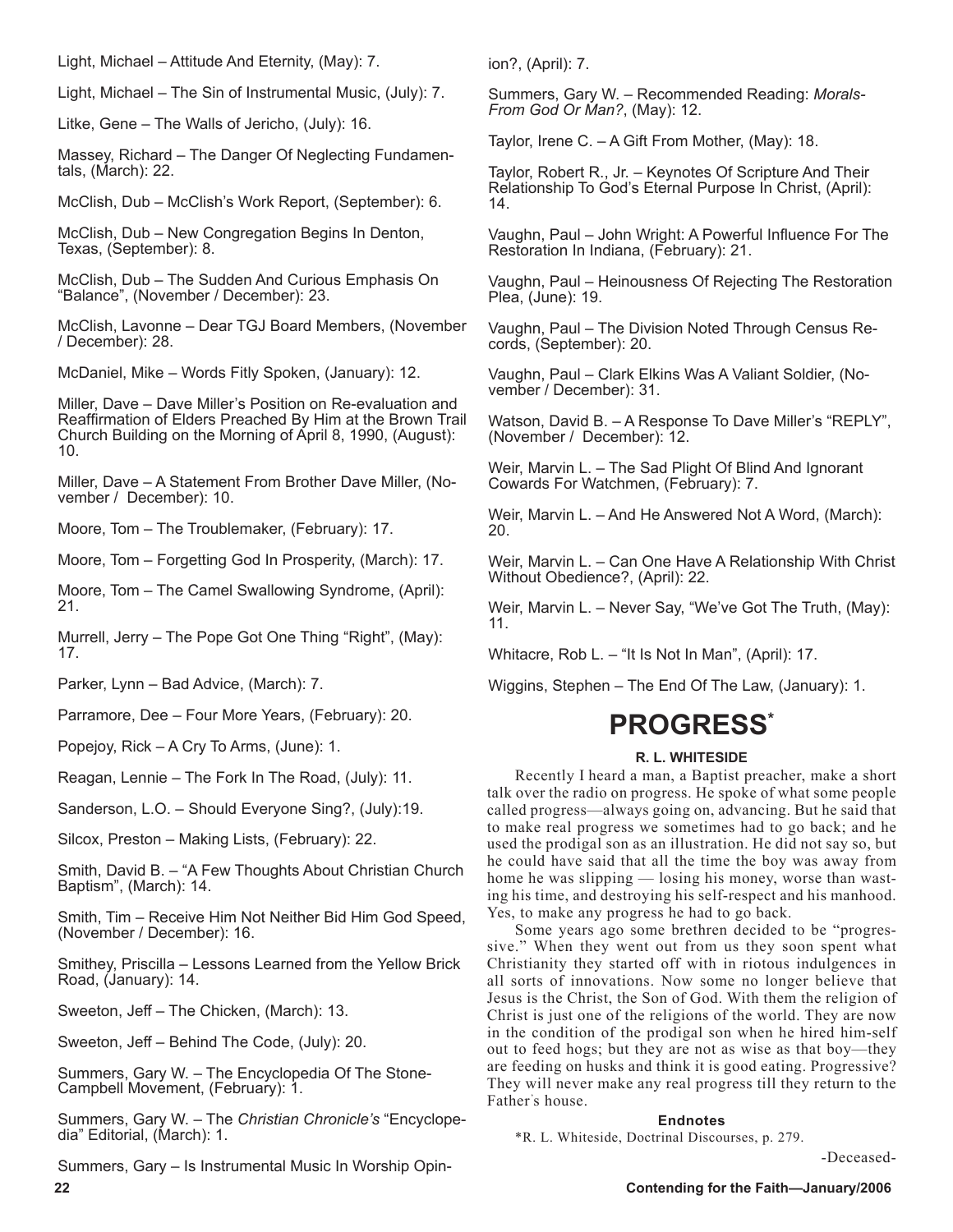# **Directory of Churches...**

#### **-Alabama-**

**Holly Pond**-Church of Christ, Hwy 278 W., P.O. Box 131, Holly Pond, AL 35083, Sun. 10:00 a.m., 11:00 a.m., 6:30 p.m., Wed. 7:00 p.m., (256) 796-6802, (205) 429-2026.

**Somerville**-Union Church of Christ, located on Hwy 36, one mile east of Hwy 67, Somerville, Alabama, Sun. 9:30 a.m., 10:30 a.m., 6:00 p.m., Wed. 7:00 p.m., Tom Larkin, evangelist, (256) 778-8955, (256) 778-8961.

**Tuscaloosa**-East Pointe Church of Christ one block from Exit 76, off I-20, I-59, Sun. 9 a.m., 10 a.m., 6 p.m., Wed., 7 p.m. Abiding in God's Word—The Old Paths. U of A student, visitor, or resident? Welcome! Andy Cates, evangelist. (205)556-3062.

#### **-England-**

**Cambridgeshire**-Ramsey Church of Christ, meeting at the Rainbow Centre, Ramsey, Huntingdon. Sun. 10, 11 a.m.; Wed. (Phone for venue and time); www.Ramsey-church-of-christ.org. Contact Keith Sisman, 001.44.1487.710552; fax:1487.813264 or Keith Sisman.net. Research Website of 1,000 years of the British Church of Christ; www.Traces-ofthe-kingdom.org and www.Myth-and-Mystery.org.

#### **-Florida-**

**Pensacola**-Bellview Church of Christ, 4850 Saufley Field Road, Pensacola, FL 32526, Sun. 9:00 a.m., 10:00 a.m., 6:00 p.m., Wed. 7:00 p.m. Michael Hatcher, evangelist, (850) 455-7595.

#### **-Georgia-**

**Cartersville**- Church of Christ, 1319 Joe Frank Harris Pkwy NW 30120- 4222. 770-382-6775, www.cartersvillechurchofchrist.org. Sun. 10, 11a.m., 6:30 p.m. Wed. 7:30 p.m. Bobby D. Gayton, evangelist- email: bdgayton@juno.com.

#### **-Indiana-**

**Evansville**-West Side Church of Christ, 3232 Edgewood Dr., Evansville, IN 47712, Sun. 9:00 a.m., 10:00 a.m., 6:00 p.m., Wed. 6:30 p.m., Larry Albritton, evangelist.

#### **-Louisiana-**

**Chalmette**-Church of Christ, 200 Delaronde St., Chalmette, LA 70044. Mark Lance, evangelist, (504) 279-9438.

#### **-Massachusetts-**

**Chicopee**-Armory Drive Church of Christ, 26 Armory Drive; Chicopee, MA 01020, in-home, (413) 592-4834, Ken Dion, evangelist.

#### **-North Carolina-**

**Rocky Mount**-Scheffield Drive Church of Christ, 3309 Scheffield Dr., Rocky Mount, NC 27802 (252) 937-7997.

#### **-Oklahoma-**

**Porum**-Church of Christ, 8 miles South of I-40 at Hwy 2, Warner exit. Sun. 10 a.m., 11 a.m., 6 p.m., Wed. 7 p.m. Allen Lawson, evangelist, email: lawson@starnetok.net.

#### **- Tennessee-**

**Lenoir City**-Lenoir City Church of Christ, 1280 Simpson Road West, P.O. Box 292 Lenoir City, TN 37771 . Sun. 9:30, 10:30AM, 6:00PM, Wed. 7:00PM., Kent Bailey, Evangelist Tel: 865-986-3223 or 865-986-5698).

**Murfreesboro**-Church of Christ, 837 Esther Lane, Murfreesboro, TN, Sun. Bible class 9:00 a.m., Worship 10:00 a.m., Fellowhip meal 11:00 a.m., Devotional 12:00 p.m.; Wed. Bible Study 7:00 p.m. For directions and other information please visit our website at www.murfreesborochurchofchrist. org. evangelist, Steve Yeatts.

#### **-Texas-**

**Denton area**—Northpoint Church of Christ. We are currently meeting at the home of Shawn & LaDawn Hale. 227 Aubrey, TX 76227.Contacts are Shawn Hale (940)365-5997.

**Houston area**-Spring Church of Christ, 1327 Spring Cypress, P.O. Box 39, Spring, TX 77383, (281) 353-2707. Sun. 9:30 a.m., 10:30 a.m., 6:00 p.m., Wed. 7:30 p.m., David P. Brown, evangelist. Home of the Spring Contending for the Faith Lectures beginning the last Sunday in February. www.churchesofchrist.com.

**Hubbard**-105 NE 6th St., Hubbard, TX 76648, Sun. 9:30 a.m., 10:30 a.m., 6:00 p.m., Wed. 7:00 p.m. Delbert J. Goines, evangelist; djgoines@writeme.com.

**Huntsville**-1380 Fish Hatchery Rd. Huntsville, TX 77320. Sun. 9, 10 a.m., 6 p.m., Wed. 7 p.m. (936) 438-8202.

**Hurst**-Northeast Church of Christ, 1313 Karla Dr., P.O. Box 85, Hurst, TX 76053. Sun. 9 a.m., 10 a.m., 6 p.m., Wed. 7:30 p.m. (817) 282-3239, Toney Smith and Dan Flournoy, evangelists.

**New Braunfels**-1130 Hwy. 306, 1.5 miles west of I-35. Sun: 9:30 a.m., 10:30 a.m., 6:00 p.m. Wed. 7 p.m. Lynn Parker, evangelist. (830) 625-9367. www.nbchurchofchrist.com.

**Richwood**-1600 Brazosport, Richwood, TX. Sun. 9:30; 10:30 a.m., 6 p.m., Wed. 7 p.m. (979) 265-4256.

#### **-Wyoming-**

**Cheyenne**-High Plains Church of Christ, 421 E. 8th St., Cheyenne, WY 82007, tel. (307) 638-7466, Sunday: 9:30 a.m., 10:30 a.m., 5:00 p.m., Wed. 7:00 p.m., Tel. (307) 635-2482. evangelist: Tim Cozad.

NEW YEAR'S RESOLUTION Sign-up at least five new subscribers to CFTF in 2006 Send subscriptions to: P.O. 2357 Spring, Texas 77383